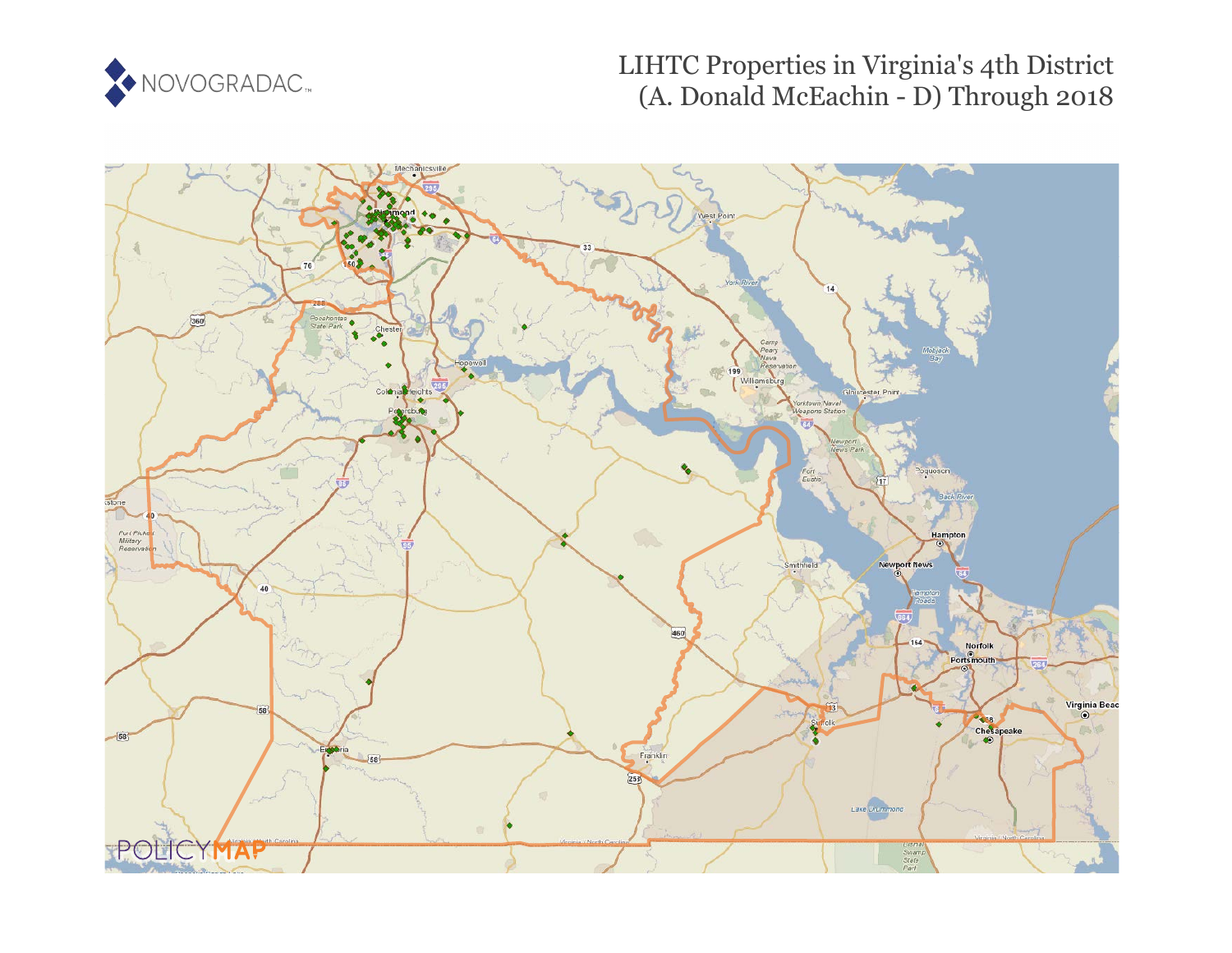| <b>Project Name</b>       | <b>Address</b>                | City                       | <b>State</b>           | <b>Zip Code</b> | Nonprofit<br><b>Sponsor</b> | <b>Allocation</b><br>Year | <b>Annual</b><br><b>Allocated</b><br><b>Amount</b> | <b>Year Placed</b><br>in Service | <b>Construction Type</b>  | <b>Total</b><br>Units | Low<br>Income<br><b>Units</b> | <b>Rent</b> or<br><b>Income</b><br><b>Ceiling</b> | <b>Credit</b><br><b>Percentage</b> | Tax-<br><b>Exempt</b><br><b>Bond</b> | <b>HUD Multi-Family</b><br><b>Financing/Rental</b><br><b>Assistance</b> |
|---------------------------|-------------------------------|----------------------------|------------------------|-----------------|-----------------------------|---------------------------|----------------------------------------------------|----------------------------------|---------------------------|-----------------------|-------------------------------|---------------------------------------------------|------------------------------------|--------------------------------------|-------------------------------------------------------------------------|
| LYNNHILL COMMONS I        | 116 NANCY DR                  | <b>SUFFOLK</b>             | VA                     | 23434           | $\mathbf{N}\mathbf{o}$      | 1994                      | \$88,272                                           | 2003                             | New Construction          | 24                    | 24                            | <b>50% AMGI</b>                                   | 70 % present<br>value              | $\rm No$                             | No                                                                      |
| <b>MARVIN GARDENS</b>     | <b>603 MARYLAND AVE</b>       | <b>EMPORIA</b>             | VA                     | 23847           | No                          | 2001                      | \$178,253                                          | 2003                             | <b>New Construction</b>   | 40                    | 40                            | 60% AMGI                                          | 70 % present<br>value              | No                                   | No                                                                      |
| RANDOLPH VILLAGE          | 1410 CLAIBORNE ST             | <b>RICHMOND</b>            | $\mathbf{V}\mathbf{A}$ | 23220           | Yes                         | 2000                      | \$285,000                                          | 2003                             | Acquisition and Rehab 91  |                       | 91                            | 60% AMGI                                          | 70 % present<br>value              | $_{\rm No}$                          | Yes                                                                     |
| REFLECTIONS SENIOR LIVING | 4600 LOUS LORE LN             | <b>RICHMOND</b>            | VA                     | 23231           | No                          | 2003                      | \$761,712                                          | 2003                             | New Construction          | 104                   | 104                           | 50% AMGI                                          | 70 % present<br>value              | $_{\rm No}$                          | No                                                                      |
| <b>RIVERVIEW</b>          | 207 ARCHER AVE                | COLONIAL<br><b>HEIGHTS</b> | VA                     | 23834           | No                          | 2000                      | \$223,621                                          | 2003                             | New Construction          | 88                    | 88                            | 60% AMGI                                          | $30\,\%$ present<br>value          | Yes                                  | $\mathbf{N}\mathbf{o}$                                                  |
| <b>SANDSTON WOODS</b>     | 1950 BETNER CT                | SANDSTON                   | VA                     | 23150           | No                          | 2001                      | \$174,321                                          | 2003                             | Acquisition and Rehab 64  |                       | 64                            | 60% AMGI                                          | $70\,\%$ present<br>value          | $_{\rm No}$                          | $\mathbf{No}$                                                           |
| SWANSBORO APTS            | 801 HOLLY SPRING AVE RICHMOND |                            | VA                     | 23224           | No                          | 2002                      | \$77,790                                           | 2003                             | Acquisition and Rehab 62  |                       | 62                            | 60% AMGI                                          | 30 % present<br>value              | Yes                                  | No                                                                      |
| WILLIAMSBURG VILLAGE      | 1634A THALIA CRES             | <b>RICHMOND</b>            | VA                     | 23231           | No                          | 2001                      | \$208,709                                          | 2003                             | Acquisition and Rehab 140 |                       | 140                           | 60% AMGI                                          | 30 % present<br>value              | Yes                                  | Yes                                                                     |
| WOODLAND CROSSING         | 3449 WALMSLEY BLVD RICHMOND   |                            | VA                     | 23234           | Yes                         | 2002                      | \$252,173                                          | 2004                             | Acquisition and Rehab 132 |                       | 132                           | 50% AMGI                                          | 70 % present<br>value              | $\rm No$                             | No                                                                      |
| <b>BOLLING PARK</b>       | 35 W FILLMORE ST              | PETERSBURG                 | VA                     | 23803           | No                          | 1998                      | \$303,176                                          | 2004                             | Acquisition and Rehab 47  |                       | 47                            | 50% AMGI                                          | 70 % present<br>value              | No                                   | No                                                                      |
| <b>COUNTRY PLACE</b>      | 111 STARBUCK CT               | <b>RICHMOND</b>            | VA                     | 23223           | Yes                         | 2002                      | \$315,748                                          | 2004                             | Acquisition and Rehab 102 |                       | 102                           | 60% AMGI                                          | 70 % present<br>value              | $\rm No$                             | No                                                                      |
| <b>SIGN POST ESTATES</b>  | 6210 SIGN POST LN             | <b>CHARLES CITY</b>        | VA                     | 23030           | No                          | 1991                      | \$57,704                                           | 2004                             | New Construction          | 36                    | ${\bf 36}$                    | 60% AMGI                                          | 70 % present<br>value              | $\rm No$                             | No                                                                      |
| TOBACCO LANDING           | 2701 E MAIN ST                | <b>RICHMOND</b>            | VA                     | 23223           | $\mathbf{No}$               | 1994                      | \$338,260                                          | 2004                             | New Construction          | 62                    | 60                            | <b>50% AMGI</b>                                   | 70 % present<br>value              | No                                   | $\mathbf{N}\mathbf{o}$                                                  |
| <b>BROOKSIDE SQUARE</b>   | 32394 BROOKSIDE DR            | <b>BOYKINS</b>             | VA                     | 23827           | No                          | 2002                      | \$95,271                                           | 2005                             | Acquisition and Rehab 32  |                       | 32                            | 60% AMGI                                          | 70 % present<br>value              | No                                   | No                                                                      |
| <b>CARTER WOODS I</b>     | 301 DABBS HOUSE RD RICHMOND   |                            | VA                     | 23223           | Yes                         | 2003                      | \$480,983                                          | 2005                             | <b>New Construction</b>   | 80                    | 80                            | 50% AMGI                                          | 70 % present<br>value              | No                                   | No                                                                      |

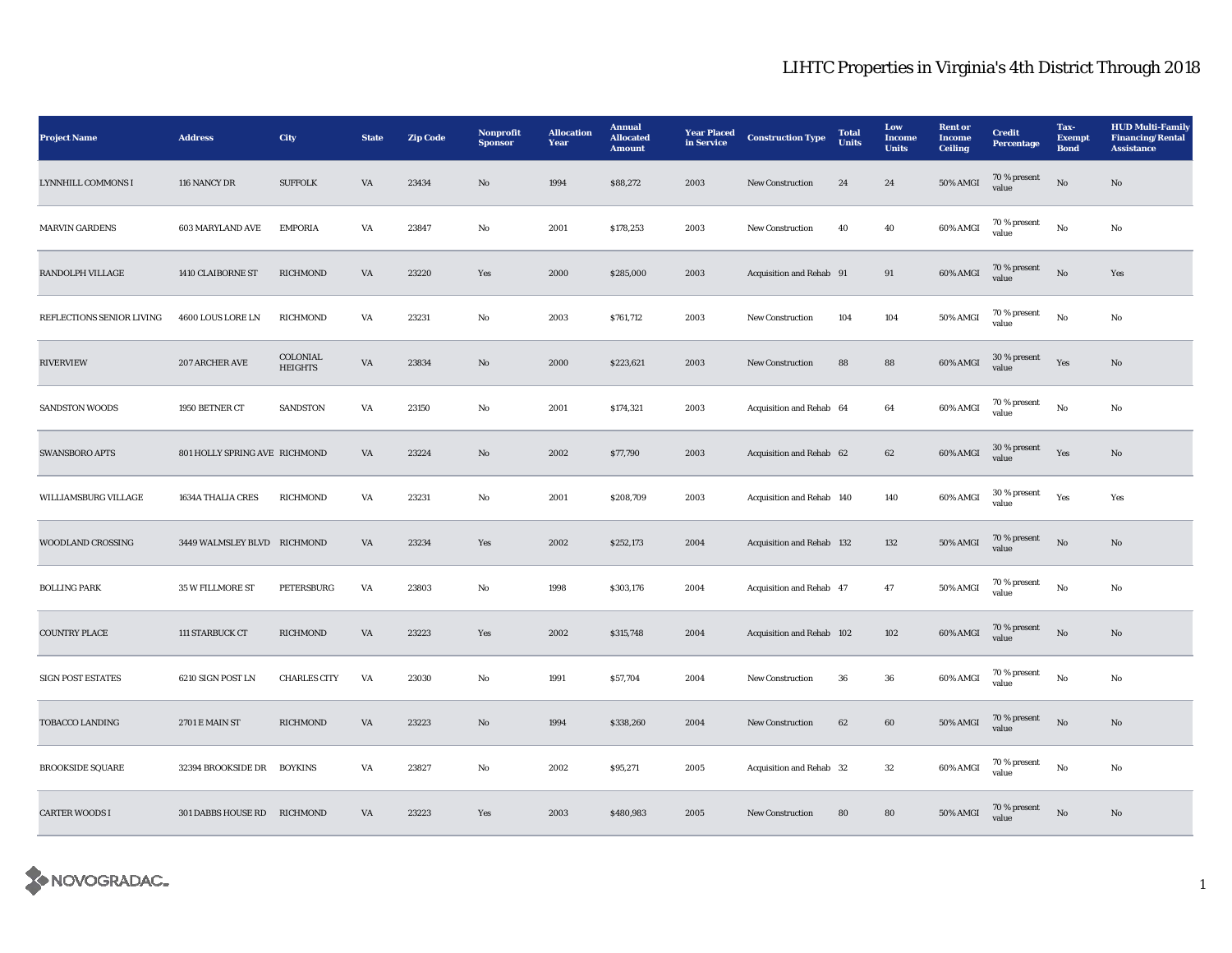| <b>Project Name</b>                     | <b>Address</b>                       | City                       | <b>State</b>           | <b>Zip Code</b> | Nonprofit<br><b>Sponsor</b> | <b>Allocation</b><br>Year | <b>Annual</b><br><b>Allocated</b><br><b>Amount</b> | <b>Year Placed</b><br>in Service | <b>Construction Type</b>                | <b>Total</b><br>Units | Low<br>Income<br><b>Units</b> | <b>Rent or</b><br><b>Income</b><br><b>Ceiling</b> | <b>Credit</b><br>Percentage | Tax-<br><b>Exempt</b><br><b>Bond</b> | <b>HUD Multi-Family</b><br><b>Financing/Rental</b><br><b>Assistance</b> |
|-----------------------------------------|--------------------------------------|----------------------------|------------------------|-----------------|-----------------------------|---------------------------|----------------------------------------------------|----------------------------------|-----------------------------------------|-----------------------|-------------------------------|---------------------------------------------------|-----------------------------|--------------------------------------|-------------------------------------------------------------------------|
| <b>DOMINION PLACE</b>                   | 1025 W GRACE ST                      | <b>RICHMOND</b>            | VA                     | 23220           | No                          | 2003                      | \$321,593                                          | 2005                             | Acquisition and Rehab 249               |                       | 249                           | 60% AMGI                                          | 30 % present<br>value       | Yes                                  | Yes                                                                     |
| <b>HENRICO ARMS</b>                     | 1664 HENRICO ARMS PL RICHMOND        |                            | VA                     | 23231           | $\mathbf{N}\mathbf{o}$      | 2003                      | \$412,590                                          | 2005                             | Acquisition and Rehab 231               |                       | 231                           | 60% AMGI                                          | $30$ % present<br>value     | Yes                                  | Yes                                                                     |
| NORTH COURT APTS                        | $3403$ CHAMBERLAYNE<br>AVE           | <b>RICHMOND</b>            | VA                     | 23227           | No                          | 2002                      | \$367,327                                          | 2005                             | Not Indicated                           | 266                   | 265                           |                                                   | Not Indicated               |                                      |                                                                         |
| PETERSBURG EAST II                      | 2376 NAVAJO CT                       | PETERSBURG                 | VA                     | 23803           | Yes                         | 2002                      | \$466,610                                          | 2005                             | Acquisition and Rehab 68                |                       | 68                            | <b>50% AMGI</b>                                   | 70 % present<br>value       | $\rm No$                             | Yes                                                                     |
| <b>REESE VILLAGE</b>                    | 311 BOND CT                          | <b>EMPORIA</b>             | VA                     | 23847           | No                          | 2002                      | \$151,421                                          | 2005                             | Acquisition and Rehab 40                |                       | 40                            | 60% AMGI                                          | 70 % present<br>value       | $\rm No$                             | No                                                                      |
| TOWNES AT RIVER SOUTH II                | 1209 DECATUR ST                      | <b>RICHMOND</b>            | VA                     | 23224           | $\mathbf{N}\mathbf{o}$      | 2001                      | \$406,500                                          | 2005                             | New Construction                        | 62                    | 62                            | 50% AMGI                                          | 70 % present<br>value       | No                                   | $\mathbf{N}\mathbf{o}$                                                  |
| BOWLER RETIREMENT COMMUNI 608 N 26TH ST |                                      | <b>RICHMOND</b>            | VA                     | 23223           | Yes                         | 1995                      | $\boldsymbol{\mathsf{S}}\boldsymbol{\mathsf{0}}$   | 2005                             | New Construction                        | 62                    | 63                            | 50% AMGI                                          | 70 % present<br>value       | No                                   | No                                                                      |
| <b>BROADWATER II</b>                    | 15076 BROADWATER<br>WAY              | <b>CHESTER</b>             | $\mathbf{V}\mathbf{A}$ | 23831           | $\mathbf{N}\mathbf{o}$      | 2003                      | $\$0$                                              | 2005                             | New Construction                        | $73\,$                | 73                            | 60% AMGI                                          | 30 % present<br>value       | Yes                                  | $\mathbf{N}\mathbf{o}$                                                  |
| <b>CLEARFIELD APTS AT DUNLOP</b><br>FAR | 118 CLEARFIELD CIR                   | COLONIAL<br><b>HEIGHTS</b> | VA                     | 23834           | No                          | 1991                      | \$515,167                                          | 2005                             | <b>New Construction</b>                 | 144                   | 144                           | 60% AMGI                                          | 70 % present<br>value       | $\mathbf{No}$                        | No                                                                      |
| <b>DUNLOP FARMS</b>                     | 1000 DUNLOP PL                       | COLONIAL<br><b>HEIGHTS</b> | $\mathbf{V}\mathbf{A}$ | 23834           | Yes                         | 1999                      | \$520,000                                          | 2005                             | <b>New Construction</b>                 | 88                    | 87                            | 50% AMGI                                          | 70 % present<br>value       | No                                   | No                                                                      |
| <b>COURTHOUSE SENIORS</b>               | 6500 FORE CIR                        | CHESTERFIELD               | VA                     | 23832           | Yes                         | 2002                      | \$173,138                                          | 2003                             | <b>New Construction</b>                 | 69                    | 69                            | 60% AMGI                                          | 30 % present<br>value       | Yes                                  | No                                                                      |
| NEWBRIDGE VILLAGE                       | 307 NEWBRIDGE RD                     | <b>RICHMOND</b>            | VA                     | 23223           | $\mathbf{N}\mathbf{o}$      | 2003                      | \$398,544                                          | 2005                             | Acquisition and Rehab 152               |                       | 152                           | 50% AMGI                                          | $70\,\%$ present<br>value   | $\rm No$                             | Yes                                                                     |
| DELMONT VILLAGE                         | 3716 DELMONT ST                      | <b>RICHMOND</b>            | VA                     | 23222           | No                          | 2004                      | \$637,545                                          | 2006                             | Both New Construction $94$<br>and $A/R$ |                       | 94                            | 50% AMGI                                          | 70 % present<br>value       | No                                   | No                                                                      |
| <b>GLENWOOD FARMS</b>                   | 3753 BOLLING RD                      | <b>RICHMOND</b>            | VA                     | 23223           | $\mathbf{N}\mathbf{o}$      | 2003                      | \$378,387                                          | 2006                             | Acquisition and Rehab 294               |                       | 294                           | 60% AMGI                                          | 30 % present<br>value       | Yes                                  | $\mathbf{N}\mathbf{o}$                                                  |
| <b>GRAND OAKS</b>                       | 5301 GRAND OAKS<br><b>FOREST CIR</b> | <b>CHESTER</b>             | VA                     | 23831           | No                          | 2004                      | \$635,860                                          | 2006                             | <b>New Construction</b>                 | 184                   | 184                           | 60% AMGI                                          | 30 % present<br>value       | Yes                                  | No                                                                      |

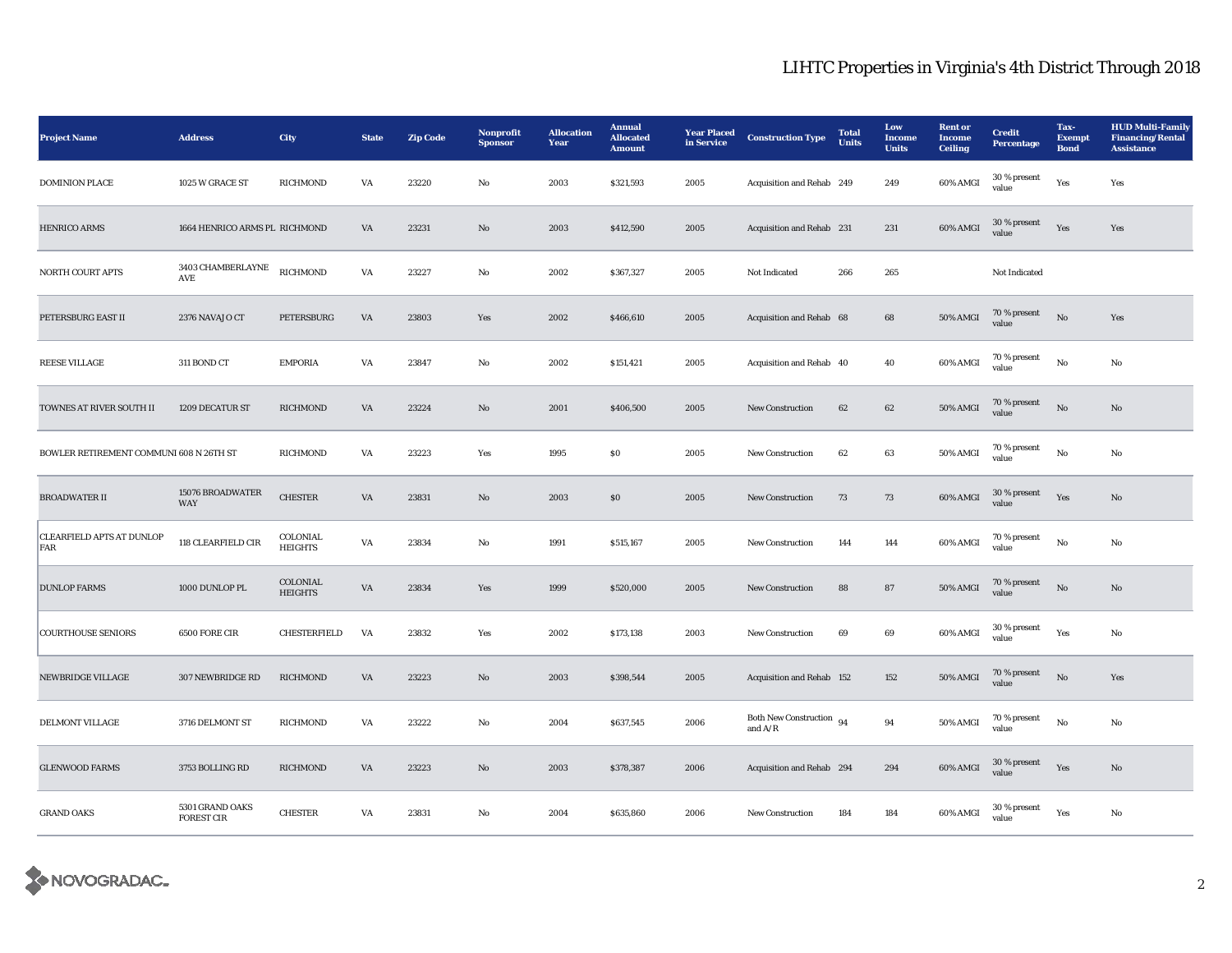| <b>Project Name</b>                           | <b>Address</b>                         | City                             | <b>State</b>           | <b>Zip Code</b> | Nonprofit<br><b>Sponsor</b> | <b>Allocation</b><br>Year | <b>Annual</b><br><b>Allocated</b><br><b>Amount</b> | <b>Year Placed</b><br>in Service | <b>Construction Type</b>                                     | <b>Total</b><br><b>Units</b> | Low<br>Income<br><b>Units</b> | <b>Rent</b> or<br><b>Income</b><br><b>Ceiling</b> | <b>Credit</b><br>Percentage  | Tax-<br><b>Exempt</b><br><b>Bond</b> | <b>HUD Multi-Family</b><br><b>Financing/Rental</b><br><b>Assistance</b> |
|-----------------------------------------------|----------------------------------------|----------------------------------|------------------------|-----------------|-----------------------------|---------------------------|----------------------------------------------------|----------------------------------|--------------------------------------------------------------|------------------------------|-------------------------------|---------------------------------------------------|------------------------------|--------------------------------------|-------------------------------------------------------------------------|
| <b>GRAND OAKS SENIORS</b>                     | 215088 GRAND OAKS<br><b>FOREST CIR</b> | <b>CHESTER</b>                   | VA                     |                 | No                          | 2005                      | \$141,398                                          | 2006                             | New Construction                                             | 32                           | $32\,$                        | 60% AMGI                                          | 30 % present<br>value        | Yes                                  | No                                                                      |
| <b>LAFAYETTE GARDENS</b>                      | 2219 RUFFIN RD                         | <b>RICHMOND</b>                  | VA                     | 23234           | Yes                         | 2004                      | \$525,893                                          | 2006                             | Acquisition and Rehab 102                                    |                              | 102                           | 50% AMGI                                          | $70\,\%$ present<br>value    | No                                   | No                                                                      |
| <b>SOUTH GATE</b>                             | 3444 MAURY ST                          | <b>RICHMOND</b>                  | VA                     | 23224           | $\mathbf{N}\mathbf{o}$      | 2004                      | \$184,885                                          | 2006                             | Acquisition and Rehab 112                                    |                              | 112                           | 60% AMGI                                          | 30 % present<br>value        | Yes                                  | No                                                                      |
| <b>WAVERLY VILLAGE</b>                        | 616 AMHERST LN                         | <b>WAVERLY</b>                   | VA                     | 23890           | No                          | 2004                      | \$97,191                                           | 2006                             | Both New Construction $_{40}$<br>and $\mathrm{A}/\mathrm{R}$ |                              | 40                            | 60% AMGI                                          | 70 % present<br>value        | $\mathbf{No}$                        | No                                                                      |
| <b>CARY 2000 PHASE III</b>                    | 2100 W CARY ST                         | <b>RICHMOND</b>                  | VA                     | 23220           | Yes                         | 1994                      | \$146,578                                          | 2006                             | Both New Construction 29<br>and $A/R$                        |                              | $\bf 29$                      | 50% AMGI                                          | 70 % present<br>value        | $\rm No$                             | No                                                                      |
| <b>CHESTER VILLAGE GREEN</b>                  | 11701 CHESTER<br><b>VILLAGE DR</b>     | <b>CHESTER</b>                   | $\mathbf{V}\mathbf{A}$ | 23831           | $_{\rm No}$                 | 2004                      | \$316,224                                          | 2006                             | New Construction                                             | 163                          | 125                           | 60% AMGI                                          | 30 % present<br>value        | Yes                                  | $\rm No$                                                                |
| COTTAGES AT GREAT BRIDGE I 625 BETTES WAY     |                                        | CHESAPEAKE                       | VA                     | 23320           | No                          | 2002                      | \$611,560                                          | 2006                             | New Construction                                             | 96                           | 96                            | 60% AMGI                                          | 70 % present<br>value        | No                                   | $\rm No$                                                                |
| COTTAGES AT GREAT BRIDGE II 700 COZY COR      |                                        | CHESAPEAKE                       | VA                     | 23320           | No                          | 2004                      | \$211,724                                          | 2006                             | New Construction                                             | $32\,$                       | $32\,$                        | 60% AMGI                                          | 70 % present<br>value        | $\rm No$                             | No                                                                      |
| IMANI MEWS & RETAIL CENTER 1420 HULL ST STE A |                                        | <b>RICHMOND</b>                  | VA                     | 23224           | Yes                         | 2003                      | \$532,360                                          | 2006                             | New Construction                                             | 68                           | 68                            | <b>50% AMGI</b>                                   | 70 % present<br>value        | No                                   | $\mathbf{No}$                                                           |
| <b>LIEUTENANT'S RUN</b>                       | 102 LIEUTENANTS RUN<br>DR              | PETERSBURG                       | VA                     | 23805           | No                          | 2003                      | \$443,016                                          | 2006                             | <b>New Construction</b>                                      | 168                          | 168                           | 60% AMGI                                          | 30 % present<br>value        | Yes                                  | No                                                                      |
| PETERSBURG EAST I                             | 110 CROATAN DR                         | PETERSBURG                       | VA                     | 23803           | No                          | 2003                      | \$670,093                                          | 2006                             | Acquisition and Rehab 100                                    |                              | 100                           | 50% AMGI                                          | 70 % present<br>value        | No                                   | Yes                                                                     |
| SENTRY WOODS DUPLEXES                         | 5952 SENTRY HILL CT                    | <b>NORTH</b><br><b>DINWIDDIE</b> | VA                     | 23803           | Yes                         | 2003                      | \$102,747                                          | 2006                             | <b>New Construction</b>                                      | 30                           | 30                            | 50% AMGI                                          | 70 % present<br>value        | $\mathbf{No}$                        | No                                                                      |
| STEVENS WOODS III                             | 25090 OAK TRAIL                        | COURTLAND                        | $\mathbf{V}\mathbf{A}$ | 23837           | $\rm No$                    | 2004                      | \$92,054                                           | 2006                             | New Construction                                             | ${\bf 36}$                   | ${\bf 36}$                    | <b>50% AMGI</b>                                   | $70$ % present $\,$<br>value | $_{\rm No}$                          | $\mathbf{No}$                                                           |
| <b>SUMMERDALE</b>                             | 5930 TIGER LILY LN                     | RICHMOND                         | VA                     | 23223           | No                          | 2003                      | \$319,739                                          | 2006                             | <b>New Construction</b>                                      | 124                          | 124                           | 60% AMGI                                          | 30 % present<br>value        | Yes                                  | $\mathbf{No}$                                                           |
| RENAISSANCE SENIOR APTS                       | 1021 GERMAN SCHOOL<br>RD               | <b>RICHMOND</b>                  | VA                     | 23225           | Yes                         | 2005                      | \$795,000                                          | 2007                             | Acquisition and Rehab 240                                    |                              | 240                           | 60% AMGI                                          | 70 % present<br>value        | $\mathbf {No}$                       | No                                                                      |

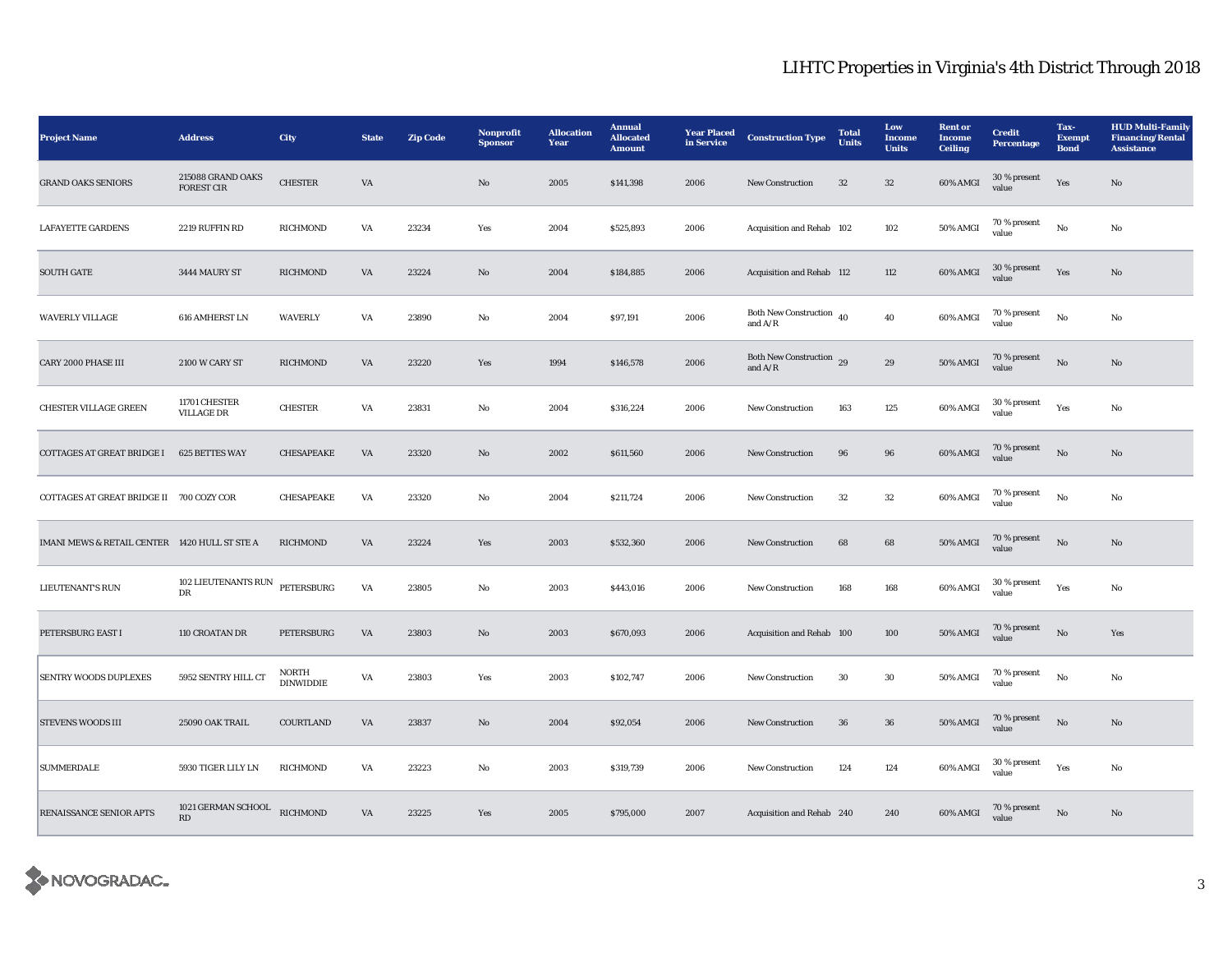| <b>Project Name</b>                                              | <b>Address</b>                   | <b>City</b>         | <b>State</b>           | <b>Zip Code</b> | Nonprofit<br><b>Sponsor</b> | <b>Allocation</b><br>Year | <b>Annual</b><br><b>Allocated</b><br><b>Amount</b> | <b>Year Placed</b><br>in Service | <b>Construction Type</b>  | <b>Total</b><br><b>Units</b> | Low<br><b>Income</b><br><b>Units</b> | <b>Rent</b> or<br>Income<br><b>Ceiling</b> | <b>Credit</b><br>Percentage | Tax-<br><b>Exempt</b><br><b>Bond</b> | <b>HUD Multi-Family</b><br><b>Financing/Rental</b><br><b>Assistance</b> |
|------------------------------------------------------------------|----------------------------------|---------------------|------------------------|-----------------|-----------------------------|---------------------------|----------------------------------------------------|----------------------------------|---------------------------|------------------------------|--------------------------------------|--------------------------------------------|-----------------------------|--------------------------------------|-------------------------------------------------------------------------|
| <b>BLUE RIDGE ESTATES</b>                                        | 6507 SUGAR MAPLE DR RICHMOND     |                     | VA                     | 23225           | No                          | 2006                      | \$675,301                                          | 2007                             | Acquisition and Rehab 182 |                              | 182                                  | 60% AMGI                                   | 70 % present<br>value       | No                                   | Yes                                                                     |
| <b>CARTER WOODS II</b>                                           | 301 DABBS HOUSE RD RICHMOND      |                     | VA                     | 23223           | Yes                         | 2005                      | \$489,711                                          | 2007                             | <b>New Construction</b>   | 72                           | 72                                   | 60% AMGI                                   | 70 % present<br>value       | $\rm No$                             | $\mathbf{N}\mathbf{o}$                                                  |
| <b>DARBY HOUSE</b>                                               | 1400 SHIRLEYDALE AVE RICHMOND    |                     | VA                     | 23231           | Yes                         | 2004                      | \$690,576                                          | 2007                             | <b>New Construction</b>   | 108                          | 108                                  | 60% AMGI                                   | 70 % present<br>value       | No                                   | No                                                                      |
| <b>FIELDCREST</b>                                                | 3731 DELMONT ST                  | <b>RICHMOND</b>     | $\mathbf{V}\mathbf{A}$ | 23222           | $\rm No$                    | 2004                      | \$358,229                                          | 2007                             | New Construction          | $\bf 29$                     | ${\bf 29}$                           | <b>50% AMGI</b>                            | 70 % present<br>value       | $\rm No$                             | $\mathbf{N}\mathbf{o}$                                                  |
| <b>LEBANON VILLAGE I</b>                                         | <b>14 QUEENSWAY LN</b>           | <b>SPRING GROVE</b> | VA                     | 23881           | Yes                         | 2005                      | \$110,174                                          | 2007                             | Acquisition and Rehab 24  |                              | 24                                   | 60% AMGI                                   | 70 % present<br>value       | $_{\rm No}$                          | No                                                                      |
| <b>MCGUIRE PARK</b>                                              | 3807 MCGUIRE DR                  | <b>RICHMOND</b>     | VA                     | 23224           | $\mathbf{N}\mathbf{o}$      | 2002                      | \$105,674                                          | 2007                             | Acquisition and Rehab 80  |                              | 80                                   | 50% AMGI                                   | $30$ % present<br>value     | Yes                                  | No                                                                      |
| OAKLAND VILLAGE                                                  | 6000 OAKANO DR                   | <b>RICHMOND</b>     | VA                     | 23231           | No                          | 2005                      | \$300,555                                          | 2007                             | Acquisition and Rehab 100 |                              | 100                                  | 50% AMGI                                   | 70 % present<br>value       | No                                   | No                                                                      |
| SANDSTON PLATEAU SENIOR RET $_{\rm RD}^{\rm 600~E}$ WILLIAMSBURG |                                  | <b>SANDSTON</b>     | VA                     | 23150           | Yes                         | 2004                      | \$492,588                                          | 2007                             | New Construction          | 100                          | 100                                  | $60\%$ AMGI                                | 70 % present<br>value       | $\rm No$                             | $\mathbf{N}\mathbf{o}$                                                  |
| <b>CARRIAGE HOUSE APTS</b>                                       | 135 W OLD ST                     | PETERSBURG          | VA                     | 23803           | No                          | 2006                      | \$377,069                                          | 2008                             | Acquisition and Rehab 118 |                              | 118                                  | 60% AMGI                                   | 70 % present<br>value       | No                                   | Yes                                                                     |
| CHURCH HILL/FAIRMOUNT<br><b>HOUSE</b>                            | 1501 N 21ST ST                   | <b>RICHMOND</b>     | VA                     | 23223           | $\mathbf{N}\mathbf{o}$      | 2005                      | \$1,290,142                                        | 2008                             | Acquisition and Rehab 297 |                              | 297                                  | 60% AMGI                                   | 70 % present<br>value       | $_{\rm No}$                          | Yes                                                                     |
| DELMONT PLAZA                                                    | 3800 DELMONT ST                  | <b>RICHMOND</b>     | VA                     | 23222           | No                          | 2006                      | \$147,960                                          | 2008                             | Acquisition and Rehab 41  |                              | 41                                   | 50% AMGI                                   | 70 % present<br>value       | No                                   | Yes                                                                     |
| JEFFERSON TOWNHOUSES                                             | 1901 VENABLE ST                  | <b>RICHMOND</b>     | VA                     | 23223           | $\mathbf{No}$               | 2006                      | \$672,321                                          | 2008                             | Acquisition and Rehab 218 |                              | 218                                  | 60% AMGI                                   | 30 % present<br>value       | Yes                                  | $\mathbf{No}$                                                           |
| 300 RANDOLPH STREET                                              | 300 RANDOLPH ST                  | <b>RICHMOND</b>     | VA                     | 23220           | Yes                         | 2006                      | \$204,817                                          | 2008                             | Acquisition and Rehab 50  |                              | 50                                   | 60% AMGI                                   | 70 % present<br>value       | No                                   | Yes                                                                     |
| <b>SURRY VILLAGE I</b>                                           | 82 SURRY VILLAGE DR SPRING GROVE |                     | VA                     | 23881           | Yes                         | 2005                      | \$203,645                                          | 2008                             | Acquisition and Rehab 48  |                              | 48                                   | 50% AMGI                                   | 70 % present<br>value       | $\rm No$                             | $\mathbf{No}$                                                           |
| ASHLEY OAKS/WOODCROFT                                            | 1402 JENNIE SCHER RD RICHMOND    |                     | VA                     | 23231           | No                          | 2009                      | \$0\$                                              | 2009                             | Acquisition and Rehab 250 |                              | 250                                  |                                            | <b>TCEP</b> only            | No                                   | No                                                                      |

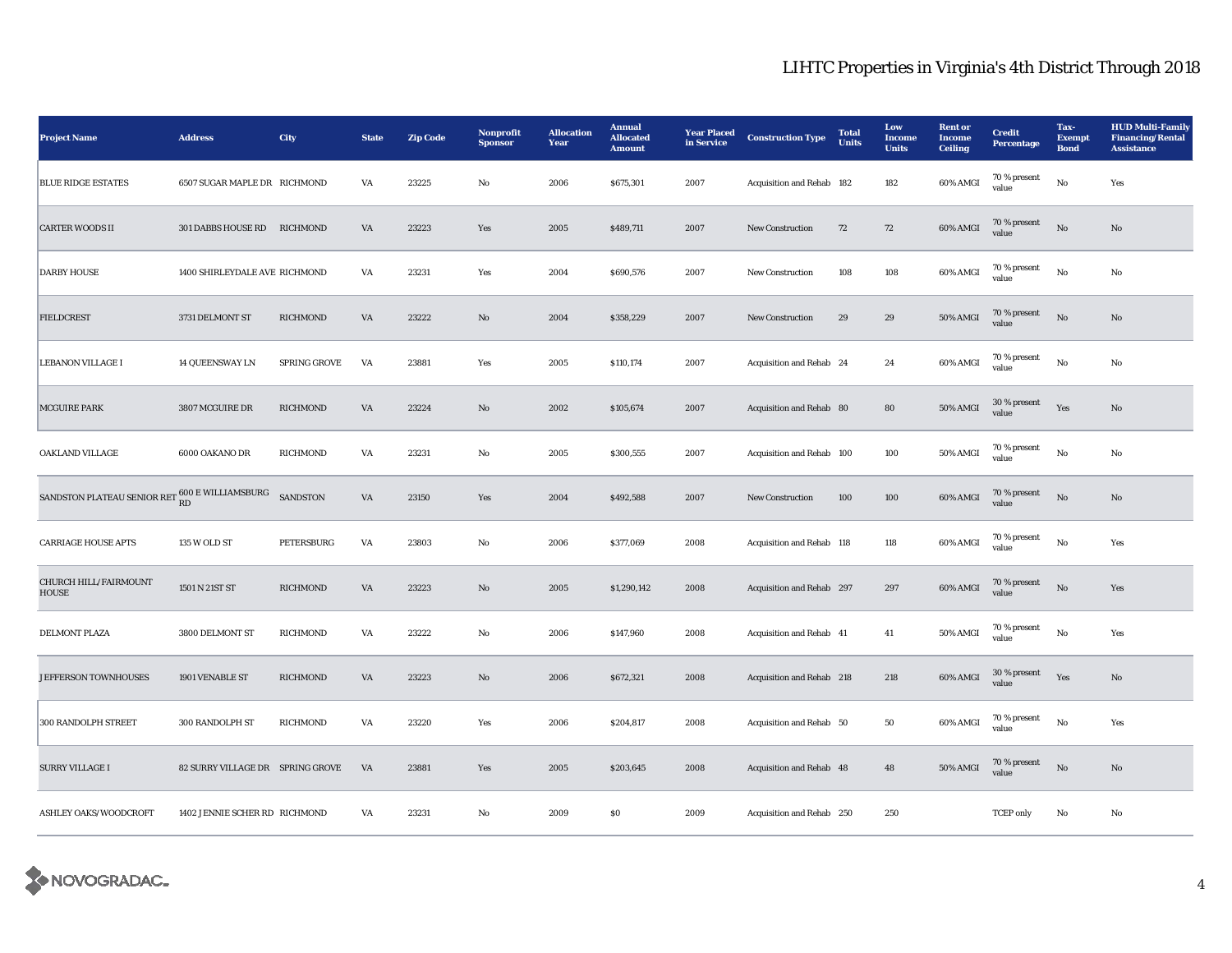| <b>Project Name</b>                     | <b>Address</b>                | <b>City</b>     | <b>State</b>           | <b>Zip Code</b> | Nonprofit<br><b>Sponsor</b> | <b>Allocation</b><br>Year | <b>Annual</b><br><b>Allocated</b><br><b>Amount</b> | <b>Year Placed</b><br>in Service | <b>Construction Type</b>  | <b>Total</b><br>Units | Low<br>Income<br><b>Units</b> | <b>Rent</b> or<br><b>Income</b><br><b>Ceiling</b> | <b>Credit</b><br>Percentage | Tax-<br><b>Exempt</b><br><b>Bond</b> | <b>HUD Multi-Family</b><br><b>Financing/Rental</b><br><b>Assistance</b> |
|-----------------------------------------|-------------------------------|-----------------|------------------------|-----------------|-----------------------------|---------------------------|----------------------------------------------------|----------------------------------|---------------------------|-----------------------|-------------------------------|---------------------------------------------------|-----------------------------|--------------------------------------|-------------------------------------------------------------------------|
| <b>CHIPPENHAM PLACE</b>                 | 5849 ORCUTT LN                | RICHMOND        | VA                     | 23224           | No                          | 2007                      | \$702,944                                          | 2009                             | Acquisition and Rehab 144 |                       | 144                           | 50% AMGI                                          | 70 % present<br>value       | $\rm \bf No$                         | Yes                                                                     |
| <b>JESSE LEE</b>                        | <b>401 ROBERTS AVE</b>        | PETERSBURG      | VA                     | 23805           | Yes                         | 2007                      | \$714,000                                          | 2009                             | New Construction          | 108                   | 108                           | 50% AMGI                                          | 70 % present<br>value       | $_{\rm No}$                          | No                                                                      |
| <b>LINCOLN MEWS I</b>                   | <b>4101 N AVE</b>             | RICHMOND        | $\mathbf{V}\mathbf{A}$ | 23222           | Yes                         | 2008                      | \$759,950                                          | 2010                             | Acquisition and Rehab 115 |                       | $115\,$                       | 60% AMGI                                          | 70 % present<br>value       | $_{\rm No}$                          | $\mathbf{No}$                                                           |
| NEW MANCHESTER FLATS IX                 | 740 E SIXTH ST                | RICHMOND        | VA                     | 23224           | $\rm No$                    | 2009                      | \$477,000                                          | 2010                             | New Construction          | 41                    | 41                            | 60% AMGI                                          | 70 % present<br>value       | $_{\rm No}$                          | No                                                                      |
| <b>BIRCH ISLAND II</b>                  | 10322 PENNY LN                | WAKEFIELD       | VA                     | 23888           | Yes                         | 2008                      | \$59,430                                           | 2010                             | <b>New Construction</b>   | 16                    | 16                            | 60% AMGI                                          | 70 % present<br>value       | $\rm \bf No$                         | $\mathbf{No}$                                                           |
| OLD MANCHESTER PLAZA I                  | 1024 HULL ST                  | RICHMOND        | VA                     | 23224           | $_{\rm No}$                 | 2007                      | \$191,647                                          | 2010                             | New Construction          | 46                    | 46                            |                                                   | 30 % present<br>value       | Yes                                  | $_{\rm No}$                                                             |
| <b>NEWMAN VILLAGE</b>                   | 4053 OLD BROOK RD             | RICHMOND        | VA                     | 23227           | $\mathbf{N}\mathbf{o}$      | 2009                      | \$409,090                                          | 2011                             | Acquisition and Rehab 99  |                       | $\boldsymbol{99}$             | <b>50% AMGI</b>                                   | 70 % present<br>value       | $\rm \bf No$                         | $\mathbf{No}$                                                           |
| <b>LINCOLN MEWS II</b>                  | <b>4015 N AVE</b>             | RICHMOND        | VA                     | 23222           | Yes                         | 2009                      | \$572,665                                          | 2011                             | Acquisition and Rehab 130 |                       | 130                           | 60% AMGI                                          | 70 % present<br>value       | No                                   | No                                                                      |
| BOOKER T WASHINGTON PLAZA 21 E LEIGH ST |                               | <b>RICHMOND</b> | VA                     | 23219           | $\mathbf{N}\mathbf{o}$      | 2009                      | \$95,660                                           | 2011                             | Acquisition and Rehab 28  |                       | ${\bf 28}$                    | 60% AMGI                                          | 30 % present<br>value       | Yes                                  | $\mathbf{No}$                                                           |
| <b>CARRIAGE RUN</b>                     | 240A CARRIAGE RUN CT EMPORIA  |                 | VA                     | 23847           | No                          | 2011                      | \$83,817                                           | 2012                             | <b>New Construction</b>   | 40                    | 40                            | 60% AMGI                                          | $30\,\%$ present<br>value   | Yes                                  | No                                                                      |
| <b>CLAIBORNE SQUARE</b>                 | 518 HALIFAX ST                | PETERSBURG      | VA                     | 23803           | Yes                         | 2009                      | \$408,906                                          | 2012                             | New Construction          | 47                    | 47                            | 60% AMGI                                          | 70 % present<br>value       | $\rm \bf No$                         | $\rm No$                                                                |
| <b>COVENTRY GARDENS</b>                 | 211 NEWBRIDGE CIR             | RICHMOND        | VA                     | 23223           | $\mathbf{No}$               | 2009                      | \$620,025                                          | 2012                             | Acquisition and Rehab 176 |                       | 176                           | 60% AMGI                                          | 70 % present<br>value       | $_{\rm No}$                          | Yes                                                                     |
| <b>LEBANON VILLAGE II</b>               | 11 KINGSWAY LN                | SPRING GROVE    | VA                     | 23881           | $\mathbf{No}$               | 2011                      | \$52,791                                           | 2012                             | New Construction          | 24                    | 24                            | $60\%$ AMGI                                       | 30 % present<br>value       | Yes                                  | $\mathbf{No}$                                                           |
| <b>MAPLEWOOD</b>                        | 3824 MAPLEFIELD DR CHESAPEAKE |                 | VA                     | 23321           | No                          | 2010                      | \$584,027                                          | 2012                             | <b>New Construction</b>   | 320                   | 320                           | 60% AMGI                                          | 30 % present<br>value       | Yes                                  | $\rm No$                                                                |
| <b>NOTTOWAY RIVER COMMONS</b>           | 23140 BELLWOOD CT JARRATT     |                 | VA                     | 23867           | No                          | 2011                      | \$106,588                                          | 2012                             | Acquisition and Rehab 44  |                       | 44                            | 60% AMGI                                          | 30 % present<br>value       | Yes                                  | No                                                                      |

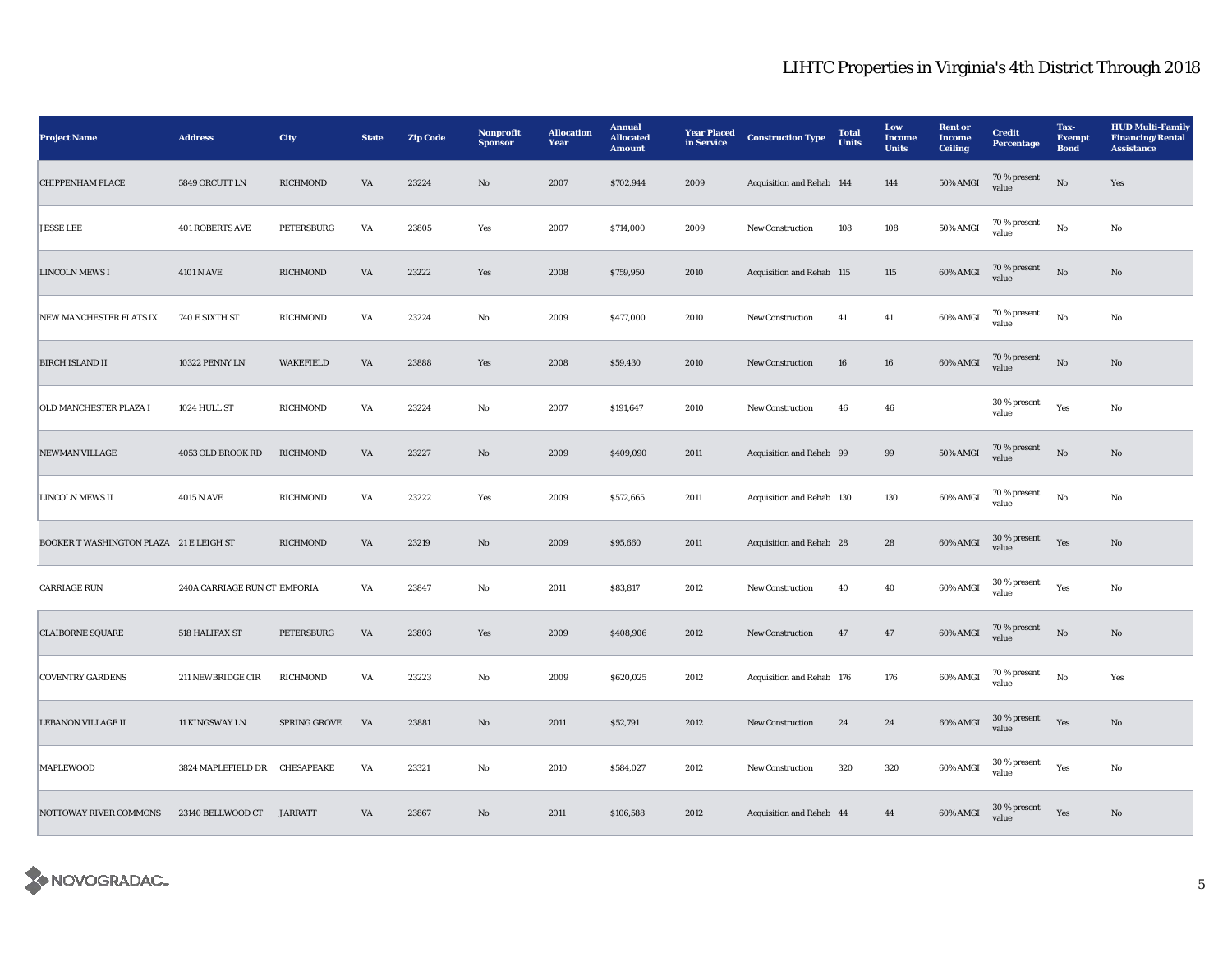| <b>Project Name</b>                       | <b>Address</b>                                 | <b>City</b>                | <b>State</b>           | <b>Zip Code</b> | Nonprofit<br><b>Sponsor</b> | <b>Allocation</b><br>Year | <b>Annual</b><br><b>Allocated</b><br><b>Amount</b> | <b>Year Placed</b><br>in Service | <b>Construction Type</b>                | <b>Total</b><br><b>Units</b> | Low<br><b>Income</b><br><b>Units</b> | <b>Rent or</b><br><b>Income</b><br><b>Ceiling</b> | <b>Credit</b><br><b>Percentage</b> | Tax-<br><b>Exempt</b><br><b>Bond</b> | <b>HUD Multi-Family</b><br><b>Financing/Rental</b><br><b>Assistance</b> |
|-------------------------------------------|------------------------------------------------|----------------------------|------------------------|-----------------|-----------------------------|---------------------------|----------------------------------------------------|----------------------------------|-----------------------------------------|------------------------------|--------------------------------------|---------------------------------------------------|------------------------------------|--------------------------------------|-------------------------------------------------------------------------|
| <b>OLIVER CROSSING</b>                    | 1310 COALTER ST                                | <b>RICHMOND</b>            | VA                     | 23223           | No                          | 2009                      | \$1,016,032                                        | 2012                             | Acquisition and Rehab 222               |                              | 222                                  | 60% AMGI                                          | 70 % present<br>value              | No                                   | Yes                                                                     |
| <b>STEVENS WOODS</b>                      | 25131 OAK TRAIL                                | COURTLAND                  | $\mathbf{V}\mathbf{A}$ | 23837           | $\rm No$                    | 2011                      | \$118,547                                          | 2012                             | Acquisition and Rehab 60                |                              | 60                                   | 60% AMGI                                          | $30\,\%$ present<br>value          | Yes                                  | $\rm\thinspace No$                                                      |
| STUDIOS AT SOUTH RICHMOND 5409 HULL ST RD |                                                | RICHMOND                   | VA                     | 23224           | Yes                         | 2011                      | \$303,588                                          | 2012                             | New Construction                        | 21                           | 21                                   | 50% AMGI                                          | 70 % present<br>value              | No                                   | Yes                                                                     |
| <b>ANDOVER PLACE</b>                      | 2823 FAIRFIELD AVE                             | <b>RICHMOND</b>            | $\mathbf{V}\mathbf{A}$ | 23223           | $\mathbf{N}\mathbf{o}$      | 2009                      | \$465,033                                          | 2013                             | Acquisition and Rehab 192               |                              | 192                                  | 60% AMGI                                          | 30 % present<br>value              | Yes                                  | $\rm No$                                                                |
| <b>CITY VIEW PLACE</b>                    | 1000 BAINBRIDGE ST                             | RICHMOND                   | VA                     | 23224           | No                          | 2010                      | \$544,184                                          | 2013                             | New Construction                        | $32\,$                       | $32\,$                               | <b>50% AMGI</b>                                   | $70$ % present<br>value            | No                                   | $\mathbf{No}$                                                           |
| <b>HENRY WILLIAMS</b>                     | 555 S S ST                                     | PETERSBURG                 | VA                     | 23803           | Yes                         | 2010                      | \$868,413                                          | 2013                             | New Construction                        | 42                           | 42                                   | <b>50% AMGI</b>                                   | 70 % present<br>value              | No                                   | No                                                                      |
| NORTH OAK APT COMPLEX                     | 610 HENRICO BLVD                               | RICHMOND                   | VA                     | 23222           | Yes                         | 2011                      | \$153,765                                          | 2013                             | Acquisition and Rehab 144               |                              | 112                                  | 60% AMGI                                          | 30 % present<br>value              | Yes                                  | No                                                                      |
| <b>OAKMEADE</b>                           | 183 AIRPORT PL                                 | <b>HENRICO</b>             | $\mathbf{V}\mathbf{A}$ | 23075           | $\mathbf{No}$               | 2012                      | \$173,079                                          | 2013                             | Acquisition and Rehab 100               |                              | 100                                  | 60% AMGI                                          | 30 % present<br>value              | Yes                                  | Yes                                                                     |
| HIGHLAND GROVE II                         | 1200 DOVE ST                                   | RICHMOND                   | $\mathbf{V}\mathbf{A}$ |                 | No                          | 2012                      | \$445,620                                          | 2014                             | New Construction                        | 38                           | ${\bf 38}$                           |                                                   | 70 % present<br>value              | $\mathbf{N}\mathbf{o}$               | No                                                                      |
| JEFFERSON MEWS                            | 907 N 26TH ST                                  | RICHMOND                   | VA                     | 23223           | Yes                         | 2013                      | \$208,207                                          | 2014                             | Both New Construction $56$<br>and $A/R$ |                              | 56                                   |                                                   | 30 % present<br>value              | Yes                                  | No                                                                      |
| <b>HILLTOP NORTH APTS</b>                 | 3510 E RICHMOND RD                             | <b>RICHMOND</b>            | VA                     | 23223           |                             | 1988                      | \$277,160                                          | 1988                             | New Construction                        | 159                          | 159                                  |                                                   | 70 % present<br>value              | $\mathbf{N}\mathbf{o}$               |                                                                         |
| <b>WELLONS STREET PROJECT</b>             | 401 WELLONS ST                                 | <b>SUFFOLK</b>             | VA                     | 23434           |                             | 1988                      | \$16,336                                           | 1988                             | <b>New Construction</b>                 | 6                            | $6\phantom{1}6$                      |                                                   | 70 % present<br>value              | No                                   |                                                                         |
| <b>FAIR OAKS</b>                          | 400 AIRPORT CT                                 | HIGHLAND<br><b>SPRINGS</b> | VA                     | 23075           |                             | 1988                      | \$83,284                                           | 1989                             | Acquisition and Rehab 100               |                              | 100                                  |                                                   | 30 % present<br>value              | No                                   |                                                                         |
| <b>LEBANON VILLAGE</b>                    | 50 LEBANON VILLAGE SPRING GROVE<br>$_{\rm DR}$ |                            | VA                     | 23881           |                             | 1989                      | SO                                                 | 1989                             | New Construction                        | 24                           | 24                                   |                                                   | $30\,\%$ present<br>value          | No                                   |                                                                         |
| <b>NEWPORT MANOR</b>                      | 6701 CARNATION ST                              | RICHMOND                   | VA                     | 23225           |                             | 1988                      | \$32,695                                           | 1989                             | <b>New Construction</b>                 | 200                          | 40                                   |                                                   | 30 % present<br>value              | $_{\rm No}$                          |                                                                         |

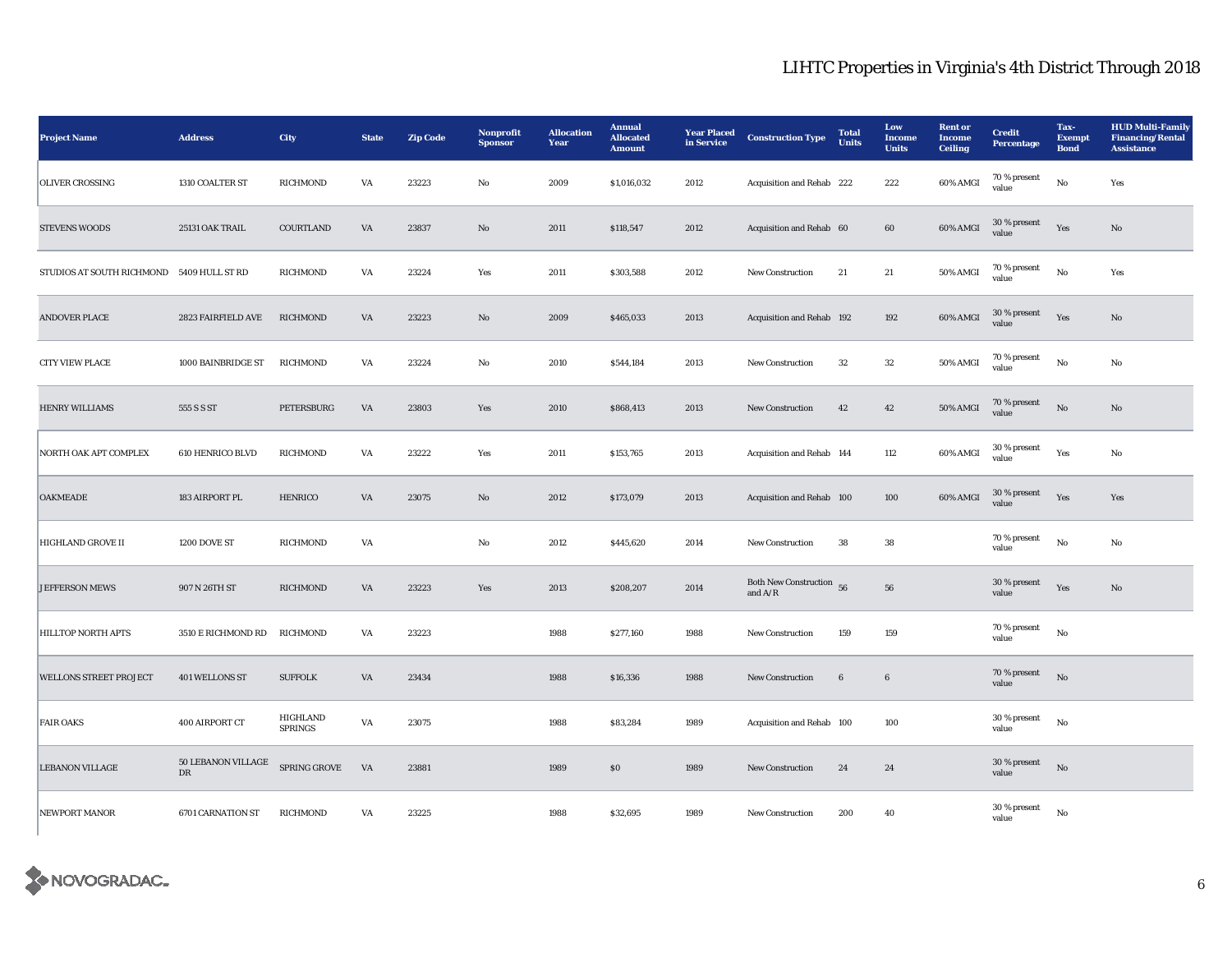| <b>Project Name</b>      | <b>Address</b>                       | <b>City</b>                | <b>State</b>           | <b>Zip Code</b> | Nonprofit<br><b>Sponsor</b> | <b>Allocation</b><br>Year | <b>Annual</b><br><b>Allocated</b><br><b>Amount</b> | <b>Year Placed</b><br>in Service | <b>Construction Type</b>                  | <b>Total</b><br><b>Units</b> | Low<br>Income<br><b>Units</b> | <b>Rent</b> or<br><b>Income</b><br><b>Ceiling</b> | <b>Credit</b><br>Percentage          | Tax-<br><b>Exempt</b><br><b>Bond</b> | <b>HUD Multi-Family</b><br><b>Financing/Rental</b><br><b>Assistance</b> |
|--------------------------|--------------------------------------|----------------------------|------------------------|-----------------|-----------------------------|---------------------------|----------------------------------------------------|----------------------------------|-------------------------------------------|------------------------------|-------------------------------|---------------------------------------------------|--------------------------------------|--------------------------------------|-------------------------------------------------------------------------|
| SHOCKOE HILL II          | 200 HOSPITAL ST                      | <b>RICHMOND</b>            | VA                     | 23219           |                             | 1988                      | \$110,232                                          | 1989                             | Acquisition and Rehab 64                  |                              | 64                            |                                                   | Both 30% and<br>70% present<br>value | No                                   |                                                                         |
| <b>CONSTANCE MANOR</b>   | <b>809 SECOND AVE</b>                | <b>SUFFOLK</b>             | VA                     | 23434           |                             | 1988                      | \$0\$                                              | 1990                             | <b>New Construction</b>                   | 16                           | 16                            |                                                   | 70 % present<br>value                | No                                   |                                                                         |
| NEW SURRY VILLAGE II     | 30 PINEWOOD CT                       | SPRING GROVE               | VA                     | 23881           | Yes                         | 2013                      | \$186,679                                          | 1990                             | <b>New Construction</b>                   | $32\,$                       | $32\,$                        |                                                   | 70 % present<br>value                | $\rm No$                             | $\rm No$                                                                |
| OAKS OF DUNLOP           | 800 OLD OAK LN                       | COLONIAL<br><b>HEIGHTS</b> | $\mathbf{V}\mathbf{A}$ | 23834           | No                          | 1990                      | S <sub>0</sub>                                     | 1991                             | <b>New Construction</b>                   | 144                          | $132\,$                       | 60% AMGI                                          | 70 % present<br>value                | $_{\rm No}$                          | $_{\rm No}$                                                             |
| SHERBROOKE APTS          | <b>4115 JENNIFER CRES</b>            | CHESAPEAKE                 | VA                     | 23321           | Yes                         | 1990                      | $\$0$                                              | 1991                             | New Construction                          | 160                          | 160                           |                                                   | 70 % present<br>value                | $\rm No$                             |                                                                         |
| <b>WELLINGTON PLACE</b>  | 5480 BRADLEY PINES<br>$\rm CIR$      | SANDSTON                   | VA                     | 23150           | No                          | 1989                      | $\$0$                                              | 1991                             | New Construction                          | 200                          | 200                           |                                                   | 70 % present<br>value                | No                                   |                                                                         |
| <b>CITY VENTURES</b>     | 604 N 32ND ST                        | <b>RICHMOND</b>            | VA                     | 23223           | Yes                         | 1990                      | \$49,091                                           | 1992                             | Acquisition and Rehab 28                  |                              | 28                            |                                                   | 70 % present<br>value                | No                                   |                                                                         |
| JARRATT VILLAGE          | 23175 HILLCREST CT                   | <b>JARRATT</b>             | VA                     | 23867           | No                          | 1991                      | \$36,143                                           | 1992                             | <b>New Construction</b>                   | 24                           | 24                            |                                                   | 30 % present<br>value                | $\rm No$                             |                                                                         |
| NEW CLAY HOUSE           | 1125 W CLAY ST                       | RICHMOND                   | VA                     | 23220           | No                          | 1990                      | \$0\$                                              | 1992                             | <b>New Construction</b>                   | 47                           | 47                            | <b>50% AMGI</b>                                   | 70 % present<br>value                | No                                   | $\mathbf{No}$                                                           |
| COVINGTON COURT          | 900 COVINGTON CT                     | <b>WAVERLY</b>             | VA                     | 23890           | No                          | 1990                      | \$37,153                                           | 1992                             | New Construction                          | 24                           | 24                            | 60% AMGI                                          | $70\,\%$ present<br>value            | $_{\rm No}$                          | No                                                                      |
| JEFFERSON SCOTT LANDING  | 32 ST MARKS ST                       | PETERSBURG                 | $\mathsf{V}\mathsf{A}$ | 23803           | No                          | 1991                      | \$24,280                                           | 1993                             | Acquisition and Rehab 14                  |                              | 14                            | $50\%$ AMGI                                       | 70 % present<br>value                | $_{\rm No}$                          | $\mathbf{N}\mathbf{o}$                                                  |
| 8 & 10 SOUTH 14TH STREET | 8 S 14TH ST                          | <b>RICHMOND</b>            | VA                     | 23219           | No                          | 1992                      | \$120,561                                          | 1994                             | <b>New Construction</b>                   | 21                           | 21                            | 60% AMGI                                          | Both 30% and<br>70% present<br>value | No                                   | No                                                                      |
| <b>GUARDIAN PLACE I</b>  | 1620 N HAMILTON ST RICHMOND          |                            | VA                     | 23230           | No                          | 1993                      | \$422,155                                          | 1994                             | <b>New Construction</b>                   | 120                          | 120                           | 60% AMGI                                          | 70 % present<br>value                | No                                   | No                                                                      |
| PARKWOOD PLACE           | 2024 PARKWOOD AVE RICHMOND           |                            | VA                     | 23220           | No                          | 1992                      | S17,777                                            | 1994                             | <b>Both New Construction</b><br>and $A/R$ |                              | $\overline{4}$                | 60% AMGI                                          | $70\,\%$ present<br>value            | No                                   | No                                                                      |
| <b>BROOKLAND PARK</b>    | 1221 E BROOKLAND<br><b>PARK BLVD</b> | $\mathbf{RICHMOND}$        | VA                     | 23222           | Yes                         | 2014                      | \$293,202                                          | 1994                             | Acquisition and Rehab 77                  |                              | 77                            | 50% AMGI                                          | 70 % present<br>value                | $\mathbf{N}\mathbf{o}$               | No                                                                      |

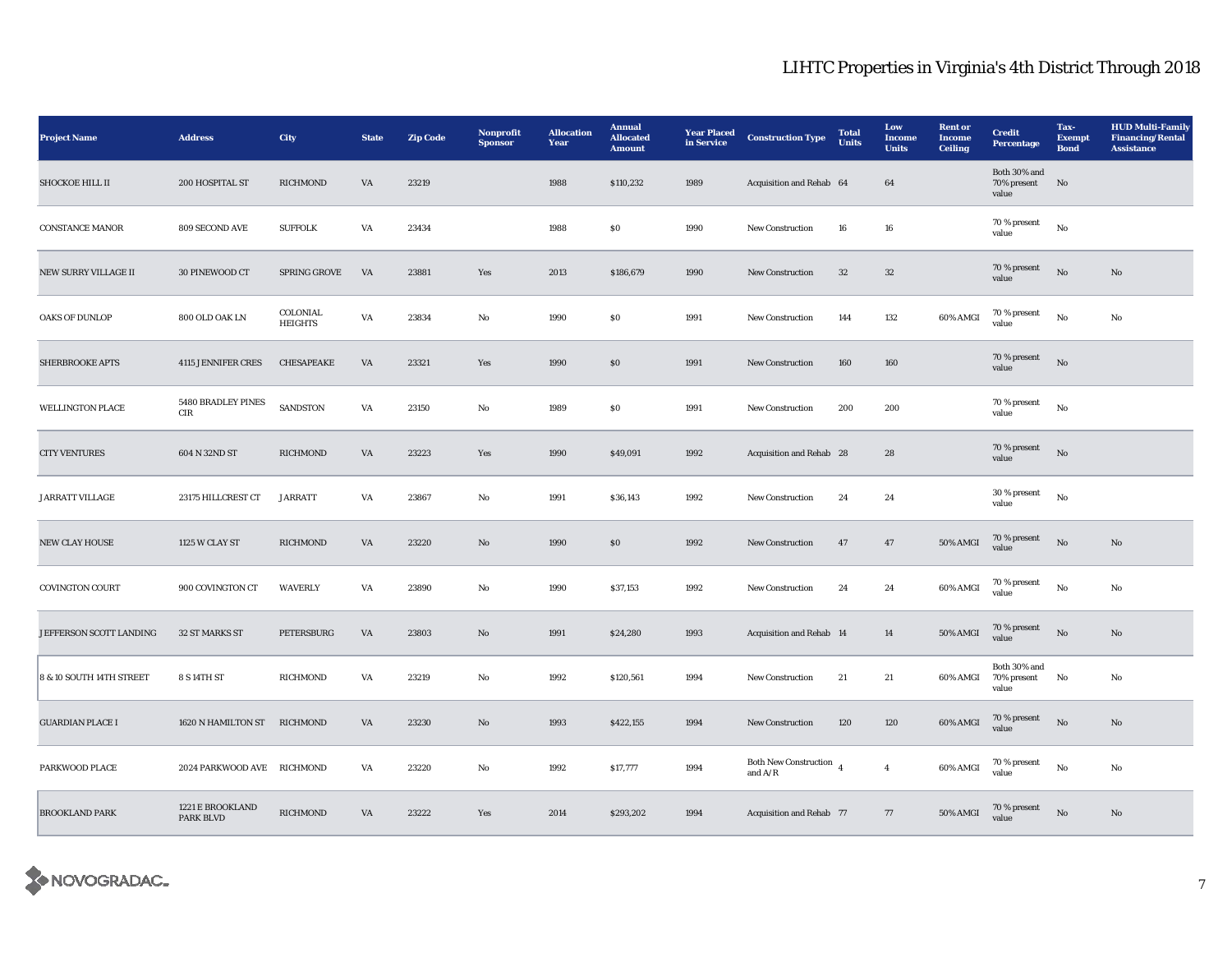| <b>Project Name</b>      | <b>Address</b>                    | <b>City</b>     | <b>State</b>           | <b>Zip Code</b> | Nonprofit<br><b>Sponsor</b> | <b>Allocation</b><br>Year | <b>Annual</b><br><b>Allocated</b><br><b>Amount</b> | <b>Year Placed</b><br>in Service | <b>Construction Type</b>                 | <b>Total</b><br><b>Units</b> | Low<br>Income<br><b>Units</b> | <b>Rent</b> or<br><b>Income</b><br><b>Ceiling</b> | <b>Credit</b><br><b>Percentage</b> | Tax-<br><b>Exempt</b><br><b>Bond</b> | <b>HUD Multi-Family</b><br><b>Financing/Rental</b><br><b>Assistance</b> |
|--------------------------|-----------------------------------|-----------------|------------------------|-----------------|-----------------------------|---------------------------|----------------------------------------------------|----------------------------------|------------------------------------------|------------------------------|-------------------------------|---------------------------------------------------|------------------------------------|--------------------------------------|-------------------------------------------------------------------------|
| <b>SURRY VILLAGE III</b> | 128 SURRY VILLAGE DR SPRING GROVE |                 | VA                     | 23881           | No                          | 1992                      | \$12,064                                           | 1994                             | New Construction                         | 8                            | 8                             | 60% AMGI                                          | 70 % present<br>value              | No                                   | No                                                                      |
| 600 N 32ND ST            | 600 N 32ND ST                     | <b>RICHMOND</b> | VA                     | 23223           | $\mathbf{N}\mathbf{o}$      | 1994                      | \$8,073                                            | 1995                             | Acquisition and Rehab 4                  |                              | $\overline{4}$                |                                                   | 70 % present<br>value              | $\rm No$                             |                                                                         |
| <b>DOMINION PINES</b>    | 529 PINE VALLEY RUN CHESAPEAKE    |                 | VA                     | 23320           | No                          | 1993                      | \$419,301                                          | 1995                             | <b>New Construction</b>                  | 118                          | 118                           | 60% AMGI                                          | 70 % present<br>value              | $\rm No$                             | No                                                                      |
| <b>LINCOLN MANOR</b>     | 4101 N AVE                        | <b>RICHMOND</b> | $\mathbf{V}\mathbf{A}$ | 23222           | $\rm No$                    | 1993                      | \$173,944                                          | 1995                             | Acquisition and Rehab 300                |                              | 300                           |                                                   | 30 % present<br>value              | Yes                                  |                                                                         |
| <b>NORTH RIDGE</b>       | <b>1121 DOVE ST</b>               | RICHMOND        | VA                     | 23222           | $\rm No$                    | 1994                      | \$21,160                                           | 1995                             | Acquisition and Rehab 114                |                              | 68                            |                                                   | 30 % present<br>value              | Yes                                  |                                                                         |
| PINETREE                 | 3100 PINETREE DR                  | PETERSBURG      | VA                     | 23803           | No                          | 1993                      | \$516,693                                          | 1995                             | <b>New Construction</b>                  | 144                          | 144                           | 50% AMGI                                          | 70 % present<br>value              | $\rm No$                             | No                                                                      |
| <b>FAIRVIEW MANOR</b>    | 1701 COLORADO AVE                 | RICHMOND        | VA                     | 23220           | No                          | 1994                      | \$247,741                                          | 1996                             | Both New Construction $155$<br>and $A/R$ |                              | 155                           | 60% AMGI                                          | 70 % present<br>value              | No                                   | No                                                                      |
| MILL CREEK I             | 217 MILL CREEK PKWY CHESAPEAKE    |                 | VA                     | 23323           | No                          | 1996                      | \$337,122                                          | 1996                             | <b>New Construction</b>                  | 72                           | 72                            | 60% AMGI                                          | 70 % present<br>value              | $\mathbf{N}\mathbf{o}$               | No                                                                      |
| <b>ACORN GROVE</b>       | 404 ACORN GROVE LN CHESAPEAKE     |                 | VA                     | 23320           | No                          | 1995                      | \$64,334                                           | 1996                             | New Construction                         | 107                          | 48                            | 60% AMGI                                          | 30 % present<br>value              | Yes                                  | No                                                                      |
| <b>LAWNDALE FARMS</b>    | 4919 MILLERS LN                   | <b>RICHMOND</b> | $\mathbf{V}\mathbf{A}$ | 23231           | $\mathbf{N}\mathbf{o}$      | 1994                      | \$80,580                                           | 1997                             | Acquisition and Rehab 50                 |                              | ${\bf 50}$                    | 50% AMGI                                          | $70\,\%$ present<br>value          | $\rm No$                             | $\mathbf{N}\mathbf{o}$                                                  |
| MILL CREEK II            | 201 MILL CREEK PKWY CHESAPEAKE    |                 | VA                     | 23323           | $\rm No$                    | 1997                      | \$203,404                                          | 1997                             | New Construction                         | 48                           | 48                            |                                                   | 70 % present<br>value              | $\rm\thinspace No$                   |                                                                         |
| SPRINGHILL               | 905 N 26TH ST                     | <b>RICHMOND</b> | VA                     | 23223           | Yes                         | 1994                      | \$278,281                                          | 1997                             | Both New Construction 30<br>and $A/R$    |                              | $30\,$                        |                                                   | 70 % present<br>value              | $\rm No$                             |                                                                         |
| <b>CHICAGO MANOR</b>     | 1700 CHICAGO AVE                  | <b>RICHMOND</b> | VA                     | 23224           | No                          | 1997                      | \$93,398                                           | 1998                             | Acquisition and Rehab 74                 |                              | 74                            | 60% AMGI                                          | 30 % present<br>value              | Yes                                  | No                                                                      |
| <b>NORCROFT</b>          | 389 NORCROFT CIR                  | RICHMOND        | $\mathbf{V}\mathbf{A}$ | 23225           | No                          | 1995                      | \$474,278                                          | 1998                             | New Construction                         | 109                          | 109                           | 60% AMGI                                          | 70 % present<br>value              | $\rm No$                             | No                                                                      |
| LYNNHILL COMMONS II      | 116 NANCY DR                      | <b>SUFFOLK</b>  | VA                     | 23434           | No                          | 1997                      | \$106,278                                          | 1998                             | <b>New Construction</b>                  | 24                           | 24                            | 50% AMGI                                          | 70 % present<br>value              | No                                   | No                                                                      |

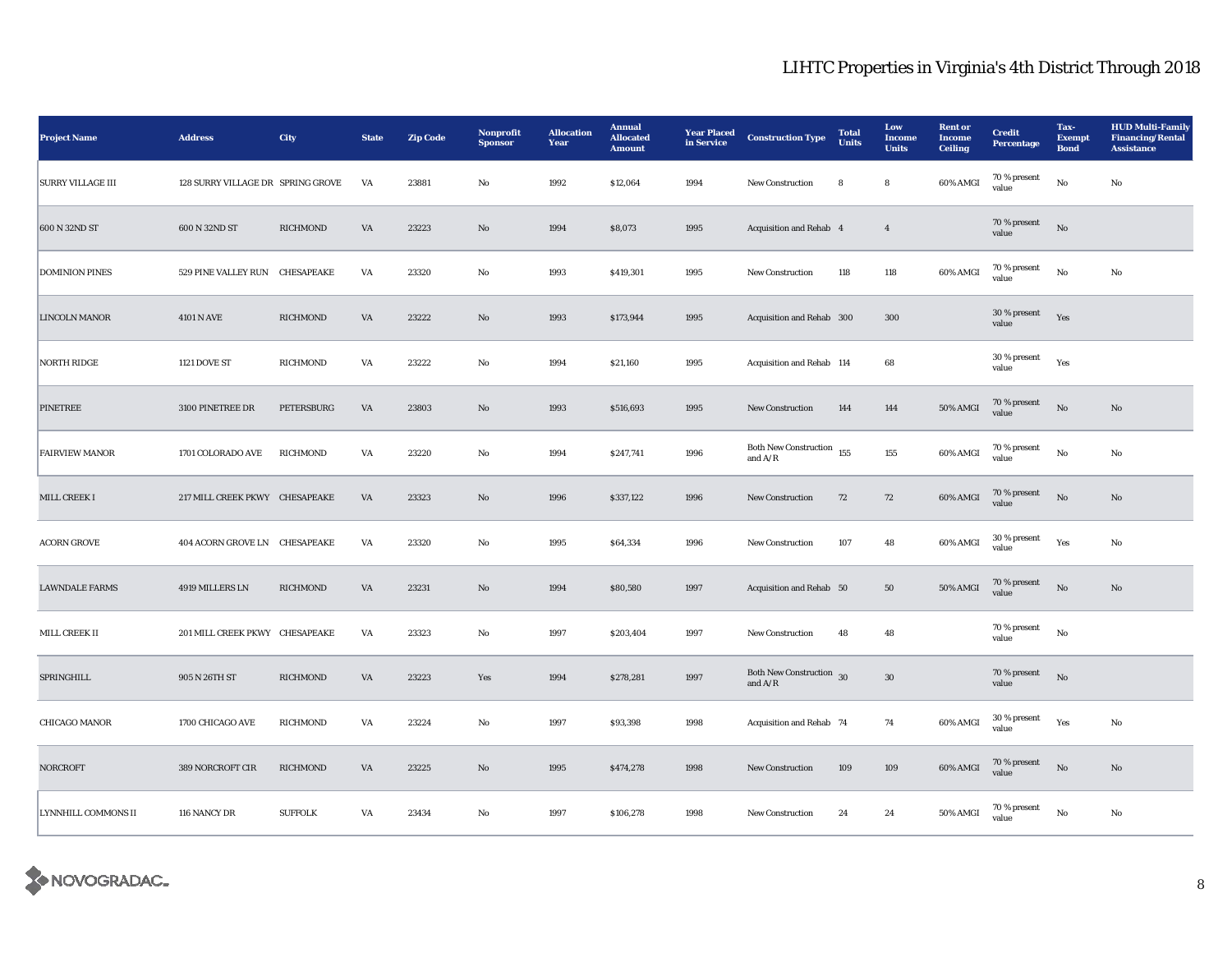| <b>Project Name</b>                         | <b>Address</b>                              | City                       | <b>State</b> | <b>Zip Code</b> | Nonprofit<br><b>Sponsor</b> | <b>Allocation</b><br>Year | <b>Annual</b><br><b>Allocated</b><br><b>Amount</b> | <b>Year Placed</b><br>in Service | <b>Construction Type</b>                  | <b>Total</b><br>Units | Low<br>Income<br><b>Units</b> | <b>Rent</b> or<br><b>Income</b><br><b>Ceiling</b> | <b>Credit</b><br>Percentage | Tax-<br><b>Exempt</b><br><b>Bond</b> | <b>HUD Multi-Family</b><br><b>Financing/Rental</b><br><b>Assistance</b> |
|---------------------------------------------|---------------------------------------------|----------------------------|--------------|-----------------|-----------------------------|---------------------------|----------------------------------------------------|----------------------------------|-------------------------------------------|-----------------------|-------------------------------|---------------------------------------------------|-----------------------------|--------------------------------------|-------------------------------------------------------------------------|
| <b>WINDY RIDGE</b>                          | <b>443 ROUNDTOP AVE</b>                     | PETERSBURG                 | VA           | 23803           | No                          | 1996                      | \$119,023                                          | 1998                             | Acquisition and Rehab 72                  |                       | 72                            |                                                   | 30 % present<br>value       | Yes                                  |                                                                         |
| <b>ARBOR LAKE</b>                           | 6706 ARBOR LAKE DR CHESTER                  |                            | VA           | 23831           | No                          | 1995                      | \$480,330                                          | 1998                             | <b>New Construction</b>                   | 126                   | 126                           | 60% AMGI                                          | 70 % present<br>value       | No                                   | No                                                                      |
| <b>DUNSTON MANOR</b>                        | 205 W ROANOKE ST                            | RICHMOND                   | VA           | 23225           | $\mathbf{No}$               | 1994                      | \$124,491                                          | 1998                             | Acquisition and Rehab 102                 |                       | 102                           | 60% AMGI                                          | $70\,\%$ present<br>value   | No                                   | No                                                                      |
| <b>GOVERNOR'S POINTE APTS</b>               | 412 NICHOLAS CT                             | CHESAPEAKE                 | VA           | 23320           | $_{\rm No}$                 | 1990                      | \$345,524                                          | 1998                             | <b>New Construction</b>                   | 88                    | 88                            | 60% AMGI                                          | 70 % present<br>value       | $_{\rm No}$                          | $_{\rm No}$                                                             |
| <b>MARKET SLIP</b>                          | 2 S 17TH ST                                 | RICHMOND                   | VA           | 23219           | $\mathbf{N}\mathbf{o}$      | 1993                      | \$198,159                                          | 1998                             | Acquisition and Rehab 30                  |                       | $30\,$                        | <b>50% AMGI</b>                                   | 70 % present<br>value       | No                                   | $\mathbf{No}$                                                           |
| <b>BACON RETIREMENT</b><br><b>COMMUNITY</b> | 815 N 35TH ST                               | RICHMOND                   | VA           | 23223           | Yes                         | 1997                      | \$316,992                                          | 1999                             | Both New Construction 58<br>and $\rm A/R$ |                       | 58                            | 50% AMGI                                          | 70 % present<br>value       | No                                   | No                                                                      |
| <b>BIRCH ISLAND</b>                         | 10310 PENNY LN                              | <b>WAKEFIELD</b>           | VA           | 23888           | $\mathbf{N}\mathbf{o}$      | 1999                      | \$82,599                                           | 1999                             | Acquisition and Rehab 48                  |                       | 48                            | 50% AMGI                                          | 70 % present<br>value       | $\rm \bf No$                         | $\mathbf{No}$                                                           |
| COUNTRYSIDE (RICHMOND)                      | 3238 BROAD ROCK<br><b>BLVD</b>              | RICHMOND                   | VA           | 23224           | No                          | 1997                      | \$89,253                                           | 1999                             | Acquisition and Rehab 59                  |                       | 59                            | 60% AMGI                                          | 30 % present<br>value       | Yes                                  | No                                                                      |
| <b>OAKHURST MANOR</b>                       | 5804 THORNDALE LN RICHMOND                  |                            | VA           | 23225           | $\mathbf{No}$               | 1997                      | \$323,590                                          | 1999                             | Acquisition and Rehab 392                 |                       | 248                           | 60% AMGI                                          | $30\,\%$ present<br>value   | Yes                                  | $\rm No$                                                                |
| <b>STEVENS WOODS II</b>                     | 25072 OAK TRAIL                             | COURTLAND                  | VA           | 23837           | $_{\rm No}$                 | 1999                      | \$41,752                                           | 1999                             | Acquisition and Rehab 24                  |                       | 24                            | 50% AMGI                                          | $70$ % present<br>value     | $_{\rm No}$                          | No                                                                      |
| <b>TERRACE VIEW</b>                         | 200 LAKEVIEW PARK<br>$\mathbf{R}\mathbf{D}$ | COLONIAL<br><b>HEIGHTS</b> | VA           | 23834           | $\rm No$                    | 1997                      | \$122,789                                          | 1999                             | New Construction                          | 62                    | 62                            | $60\%$ AMGI                                       | 30 % present<br>value       | Yes                                  | $\mathbf{No}$                                                           |
| <b>CARY 2000 I</b>                          | 2000 W CARY ST                              | RICHMOND                   | VA           | 23220           | No                          | 1992                      | \$182,736                                          | 1999                             | Acquisition and Rehab 29                  |                       | 29                            | 60% AMGI                                          | 70 % present<br>value       | No                                   | No                                                                      |
| <b>COLUMNS ON GROVE</b>                     | 1617 GROVE AVE                              | RICHMOND                   | VA           | 23220           | No                          | 1996                      | \$161,579                                          | 1999                             | <b>Acquisition and Rehab</b> 28           |                       | 28                            | <b>50% AMGI</b>                                   | 70 % present<br>value       | No                                   | No                                                                      |
| <b>JACKSON WARD</b>                         | 2701 E MAIN ST                              | RICHMOND                   | VA           | 23223           | No                          | 1994                      | \$56,738                                           | 1999                             | Acquisition and Rehab 18                  |                       | 18                            | 50% AMGI                                          | $70\,\%$ present<br>value   | $_{\rm No}$                          | Yes                                                                     |
| <b>WILLIAM BYRD</b>                         | 2501 W BROAD STREET RICHMOND                |                            | VA           | 23220-0000      | Yes                         | 2015                      | \$328,581                                          | 1999                             | Acquisition and Rehab 104                 |                       | 104                           | 60% AMGI                                          | 30 % present<br>value       | $\rm \bf No$                         | No                                                                      |

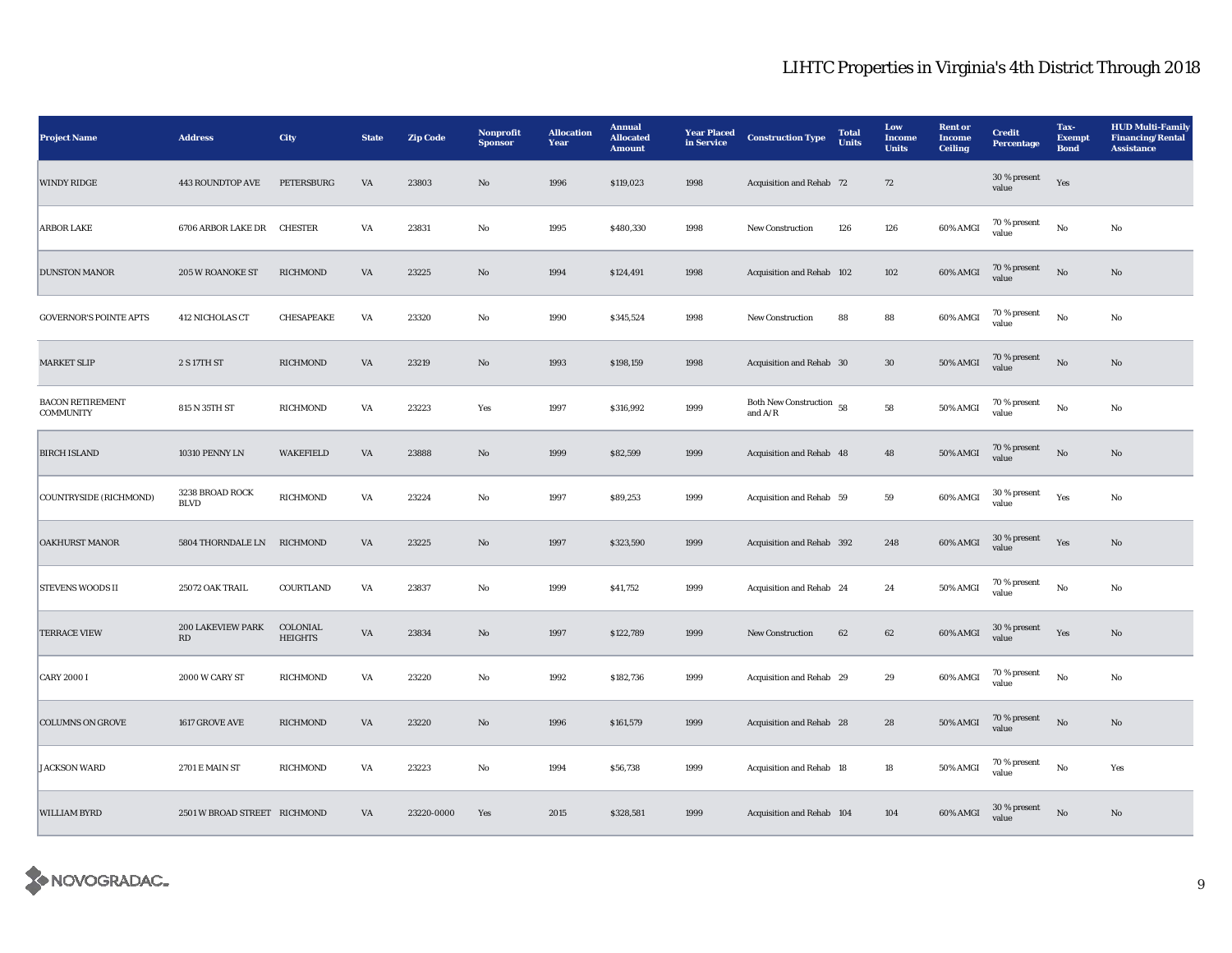| <b>Project Name</b>                    | <b>Address</b>                               | City            | <b>State</b> | <b>Zip Code</b> | Nonprofit<br><b>Sponsor</b> | <b>Allocation</b><br>Year | <b>Annual</b><br><b>Allocated</b><br><b>Amount</b> | <b>Year Placed</b><br>in Service | <b>Construction Type</b>                  | <b>Total</b><br><b>Units</b> | Low<br><b>Income</b><br><b>Units</b> | <b>Rent</b> or<br>Income<br><b>Ceiling</b> | <b>Credit</b><br><b>Percentage</b> | Tax-<br><b>Exempt</b><br><b>Bond</b> | <b>HUD Multi-Family</b><br><b>Financing/Rental</b><br><b>Assistance</b> |
|----------------------------------------|----------------------------------------------|-----------------|--------------|-----------------|-----------------------------|---------------------------|----------------------------------------------------|----------------------------------|-------------------------------------------|------------------------------|--------------------------------------|--------------------------------------------|------------------------------------|--------------------------------------|-------------------------------------------------------------------------|
| <b>BAILEY'S RIDGE</b>                  | 4900 BAILEYS RIDGE<br>LN                     | PRINCE GEORGE   | VA           | 23875           | No                          | 1998                      | \$350,605                                          | 2000                             | New Construction                          | 156                          | 156                                  | 60% AMGI                                   | $30\,\%$ present<br>value          | Yes                                  | No                                                                      |
| JEFFERSON SOUTH OF THE<br><b>JAMES</b> | 1800 BOYDTON PLANK<br>$\mathbf{R}\mathbf{D}$ | PETERSBURG      | VA           | 23805           | $\rm No$                    | 1999                      | \$243,053                                          | 2000                             | Acquisition and Rehab 200                 |                              | 96                                   |                                            | $30\,\%$ present<br>value          | Yes                                  |                                                                         |
| <b>GLENNS AT MILLERS LANE</b>          | 4700 MILLERS LN                              | RICHMOND        | VA           | 23231           | $_{\rm No}$                 | 1999                      | \$359,090                                          | 2000                             | <b>New Construction</b>                   | 144                          | 144                                  | 60% AMGI                                   | $30\,\%$ present<br>value          | Yes                                  | No                                                                      |
| <b>WYTHE ROW TOWNHOUSES</b>            | 304 E WYTHE ST                               | PETERSBURG      | VA           | 23803           | Yes                         | 1998                      | \$121,703                                          | 2000                             | Acquisition and Rehab 12                  |                              | 12                                   | <b>50% AMGI</b>                            | 70 % present<br>value              | $_{\rm No}$                          | Yes                                                                     |
| <b>WESTBRIDGE COMMONS</b>              | 537 CEDAR RD                                 | CHESAPEAKE      | VA           | 23322           | Yes                         | 1997                      | \$201,558                                          | 2000                             | Acquisition and Rehab 60                  |                              | 60                                   | 60% AMGI                                   | 70 % present<br>value              | No                                   | No                                                                      |
| <b>AUDUBON VILLAGE I</b>               | 4901 WOOD THRUSH<br><b>CIRCLE</b>            | <b>RICHMOND</b> | VA           | 23231-2787      | No                          | 2016                      | \$656,484                                          | 2001                             | Acquisition and Rehab 160                 |                              | 160                                  | 60% AMGI                                   | 30 % present<br>value              | Yes                                  | No                                                                      |
| <b>BROOK RIDGE II</b>                  | 1328 SKIPPERS RD                             | <b>EMPORIA</b>  | VA           | 23847           | $\mathbf{No}$               | 2000                      | \$200,441                                          | 2001                             | <b>New Construction</b>                   | 40                           | 40                                   | 50% AMGI                                   | 70 % present<br>value              | No                                   | No                                                                      |
| <b>RICHMOND DAIRY</b>                  | 201 W MARSHALL ST                            | RICHMOND        | VA           | 23220           | $\rm No$                    | 1997                      | \$323,634                                          | 2001                             | Acquisition and Rehab 113                 |                              | 99                                   | 60% AMGI                                   | 30 % present<br>value              | Yes                                  | No                                                                      |
| <b>FORESTBROOKE</b>                    | 5600 CHARLEVOIX CT RICHMOND                  |                 | VA           | 23224           | Yes                         | 2000                      | \$430,000                                          | 2001                             | Acquisition and Rehab 158                 |                              | 158                                  | 60% AMGI                                   | 70 % present<br>value              | $_{\rm No}$                          | Yes                                                                     |
| <b>GUARDIAN PLACE II</b>               | 3840 MASTIN LN                               | <b>RICHMOND</b> | VA           | 23230           | Yes                         | 1999                      | \$475,314                                          | 2001                             | New Construction                          | 115                          | 104                                  | 60% AMGI                                   | 70 % present<br>value              | $\mathbf{N}\mathbf{o}$               | No                                                                      |
| <b>ST ANDREWS (RICHMOND CITY)</b>      | 924 CUMBERLAND ST                            | RICHMOND        | VA           | 23220           | No                          | 1999                      | \$102,693                                          | 2001                             | Acquisition and Rehab 22                  |                              | 22                                   | 60% AMGI                                   | 70 % present<br>value              | No                                   | No                                                                      |
| <b>TOWNES AT RIVER SOUTH</b>           | 304 E 12TH ST                                | RICHMOND        | VA           | 23224           | No                          | 1999                      | \$450,000                                          | 2001                             | <b>New Construction</b>                   | 99                           | 99                                   | 50% AMGI                                   | 70 % present<br>value              | $_{\rm No}$                          | No                                                                      |
| TOWNHOMES OF OAKLEYS                   | 4659 SYDCLAY DR                              | RICHMOND        | VA           | 23231           | $\mathbf {No}$              | 1999                      | \$132,119                                          | 2001                             | Acquisition and Rehab 160                 |                              | 160                                  | 60% AMGI                                   | 30 % present<br>value              | Yes                                  | No                                                                      |
| <b>WESTOVER COMMONS</b>                | 1917 VARINA AVE                              | PETERSBURG      | VA           | 23805           | Yes                         | 1999                      | \$144,750                                          | 2001                             | Both New Construction 84<br>and $\rm A/R$ |                              | ${\bf 84}$                           | 60% AMGI                                   | $30$ % present<br>value            | Yes                                  | $\mathbf{N}\mathbf{o}$                                                  |
| <b>ARBORS</b>                          | 7608 FOREST HILL AVE RICHMOND                |                 | VA           | 23225           | Yes                         | 1996                      | \$428,247                                          | 2001                             | New Construction                          | 85                           | 84                                   | 60% AMGI                                   | 70 % present<br>value              | $\rm No$                             | $_{\rm No}$                                                             |

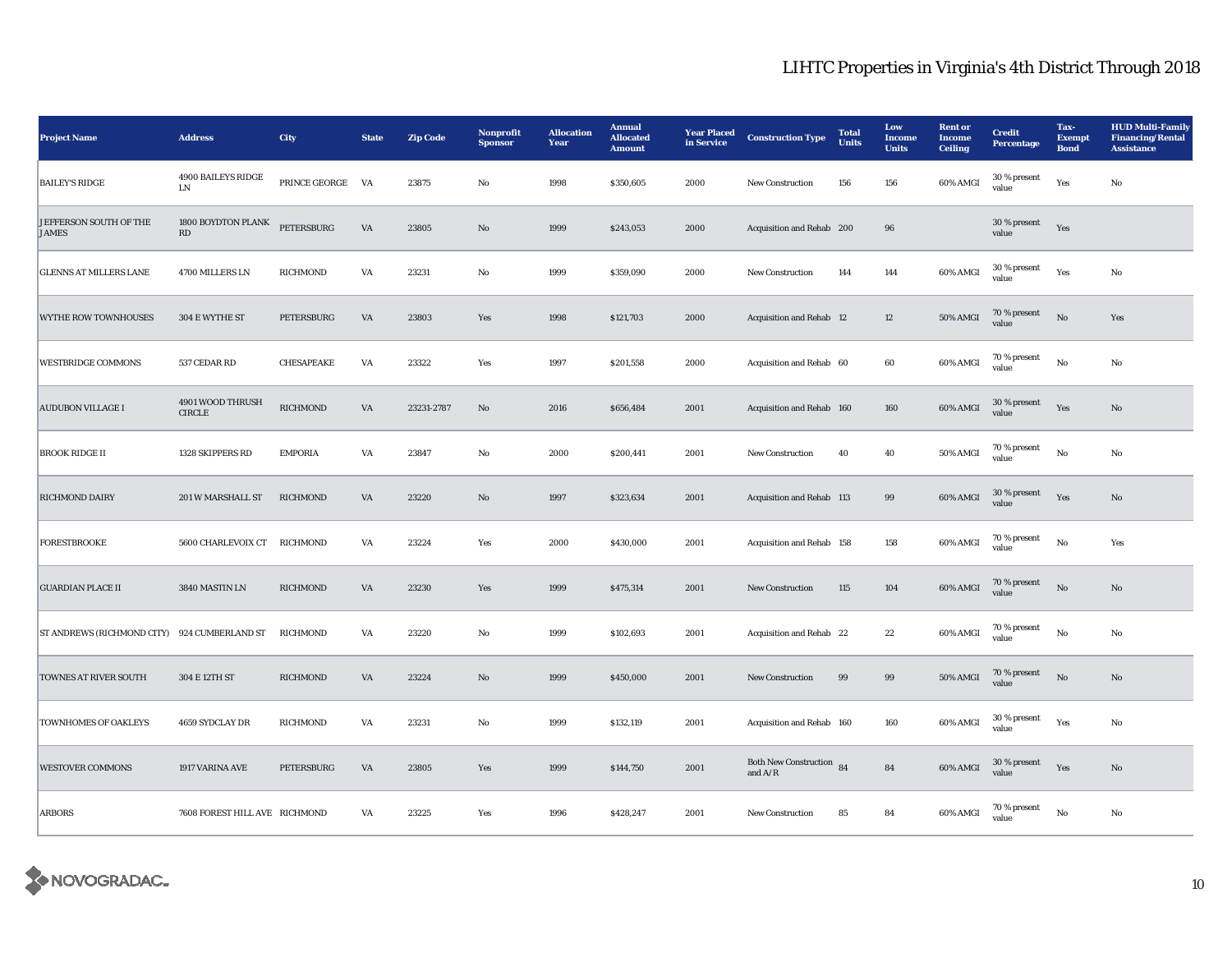| <b>Project Name</b>         | <b>Address</b>                 | City            | <b>State</b> | <b>Zip Code</b> | Nonprofit<br><b>Sponsor</b> | <b>Allocation</b><br>Year | <b>Annual</b><br><b>Allocated</b><br><b>Amount</b> | <b>Year Placed</b><br>in Service | <b>Construction Type</b>  | <b>Total</b><br>Units | Low<br>Income<br><b>Units</b> | <b>Rent</b> or<br><b>Income</b><br>Ceiling | <b>Credit</b><br>Percentage             | Tax-<br><b>Exempt</b><br><b>Bond</b> | <b>HUD Multi-Family</b><br><b>Financing/Rental</b><br><b>Assistance</b> |
|-----------------------------|--------------------------------|-----------------|--------------|-----------------|-----------------------------|---------------------------|----------------------------------------------------|----------------------------------|---------------------------|-----------------------|-------------------------------|--------------------------------------------|-----------------------------------------|--------------------------------------|-------------------------------------------------------------------------|
| <b>AUDUBON VILLAGE II</b>   | 5011 MEADOWLARK CT RICHMOND    |                 | VA           | 23231           | No                          | 2001                      | \$130,542                                          | 2002                             | <b>New Construction</b>   | 54                    | 54                            | 60% AMGI                                   | 30 % present<br>value                   | Yes                                  | No                                                                      |
| CHARNWOOD FOREST LDHA       | 4325 CRUTCHFIELD ST RICHMOND   |                 | VA           | 23225           | Yes                         | 2001                      | \$299,946                                          | 2002                             | Acquisition and Rehab 100 |                       | 100                           | 60% AMGI                                   | 70 % present<br>value                   | No                                   | Yes                                                                     |
| <b>GRACE PLACE</b>          | 205 N FOURTH ST                | RICHMOND        | VA           | 23219           | $\mathbf{No}$               | 1999                      | \$130,530                                          | 2002                             | Acquisition and Rehab 58  |                       | 52                            | 60% AMGI                                   | 30 % present<br>value                   | Yes                                  | $\mathbf{No}$                                                           |
| <b>SHOCKOE HILL I APTS</b>  | 210 HOSPITAL ST                | RICHMOND        | VA           | 23219           | No                          | 2000                      | \$237,668                                          | 2002                             | Acquisition and Rehab 113 |                       | 113                           | 50% AMGI                                   | 70 % present<br>value                   | $_{\rm No}$                          | Yes                                                                     |
| <b>WASHINGTON COLUMNS</b>   | 647 W WASHINGTON ST PETERSBURG |                 | VA           | 23803           | Yes                         | 2000                      | \$367,197                                          | 2002                             | Acquisition and Rehab 26  |                       | 26                            | 50% AMGI                                   | 70 % present<br>value                   | $_{\rm No}$                          | Yes                                                                     |
| CARY 2000 NORTH PHASE II    | 2009 W CARY ST                 | RICHMOND        | VA           | 23220           | Yes                         | 1993                      | \$116,599                                          | 2002                             | New Construction          | 28                    | 28                            | 50% AMGI                                   | Both 30% and<br>70% present<br>value    | No                                   | No                                                                      |
| <b>FOXWOOD RICHMOND</b>     | 5000 SNEAD RD                  | <b>RICHMOND</b> | VA           | 23224           | Yes                         | 2001                      | \$167,763                                          | 2002                             | Acquisition and Rehab 60  |                       | 60                            | 50% AMGI                                   | Both 30% and<br>70% present No<br>value |                                      | Yes                                                                     |
| <b>GRAYSTONE</b>            | 2394 AFTON AVE                 | RICHMOND        | VA           | 23224           | No                          | 2000                      | \$260,436                                          | 2002                             | Acquisition and Rehab 136 |                       | 136                           | 60% AMGI                                   | 30 % present<br>value                   | Yes                                  | No                                                                      |
| <b>WASHINGTON SQUARE</b>    | 503 WASHINGTON ST              | <b>EMPORIA</b>  | VA           | 23847           | $\mathbf{No}$               | 2000                      | \$46,256                                           | 2002                             | New Construction          | 24                    | 24                            | 60% AMGI                                   | 70 % present<br>value                   | $_{\rm No}$                          | $\mathbf{No}$                                                           |
| <b>FOREST CREEK</b>         | 3501 FOREST HAVEN DR RICHMOND  |                 | VA           | 23234           | No                          | 2001                      | \$259,846                                          | 2003                             | <b>New Construction</b>   | 94                    | 94                            | 60% AMGI                                   | 30 % present<br>value                   | Yes                                  | No                                                                      |
| <b>MAURY PARK</b>           | 1411 BAINBRIDGE ST             | <b>RICHMOND</b> | VA           | 23224           | Yes                         | 2001                      | \$253,766                                          | 2003                             | Acquisition and Rehab 45  |                       | 45                            | <b>50% AMGI</b>                            | 70 % present<br>value                   | No                                   | $\rm No$                                                                |
| MIDLOTHIAN VILLAGE          | 4032 MIDLOTHIAN<br><b>TPKE</b> | RICHMOND        | VA           | 23224           | No                          | 2001                      | \$750,023                                          | 2003                             | Acquisition and Rehab 216 |                       | 216                           | 50% AMGI                                   | 70 % present<br>value                   | $_{\rm No}$                          | Yes                                                                     |
| VILLAGE SOUTH TOWNHOMES     | 801 HOLLY SPRING AVE RICHMOND  |                 | VA           | 23224           | $\mathbf{N}\mathbf{o}$      | 2000                      | \$228,822                                          | 2003                             | Acquisition and Rehab 121 |                       | 121                           | $60\%$ AMGI                                | 70 % present<br>value                   | No                                   | $\mathbf{No}$                                                           |
| <b>BROOK RIDGE I</b>        | 1327 SKIPPERS RD               | <b>EMPORIA</b>  | VA           | 23847           | No                          | 1999                      | \$393,155                                          | 2003                             | <b>New Construction</b>   | 84                    | 84                            | 50% AMGI                                   | 70 % present<br>value                   | No                                   | $_{\rm No}$                                                             |
| <b>SOMANATH SENIOR APTS</b> | 1231 N 28TH ST                 | <b>RICHMOND</b> | VA           | 23223           | Yes                         | 2011                      | \$371,088                                          | 2014                             | <b>New Construction</b>   | 39                    | 39                            | 50% AMGI                                   | 70 % present<br>value                   | No                                   | No                                                                      |

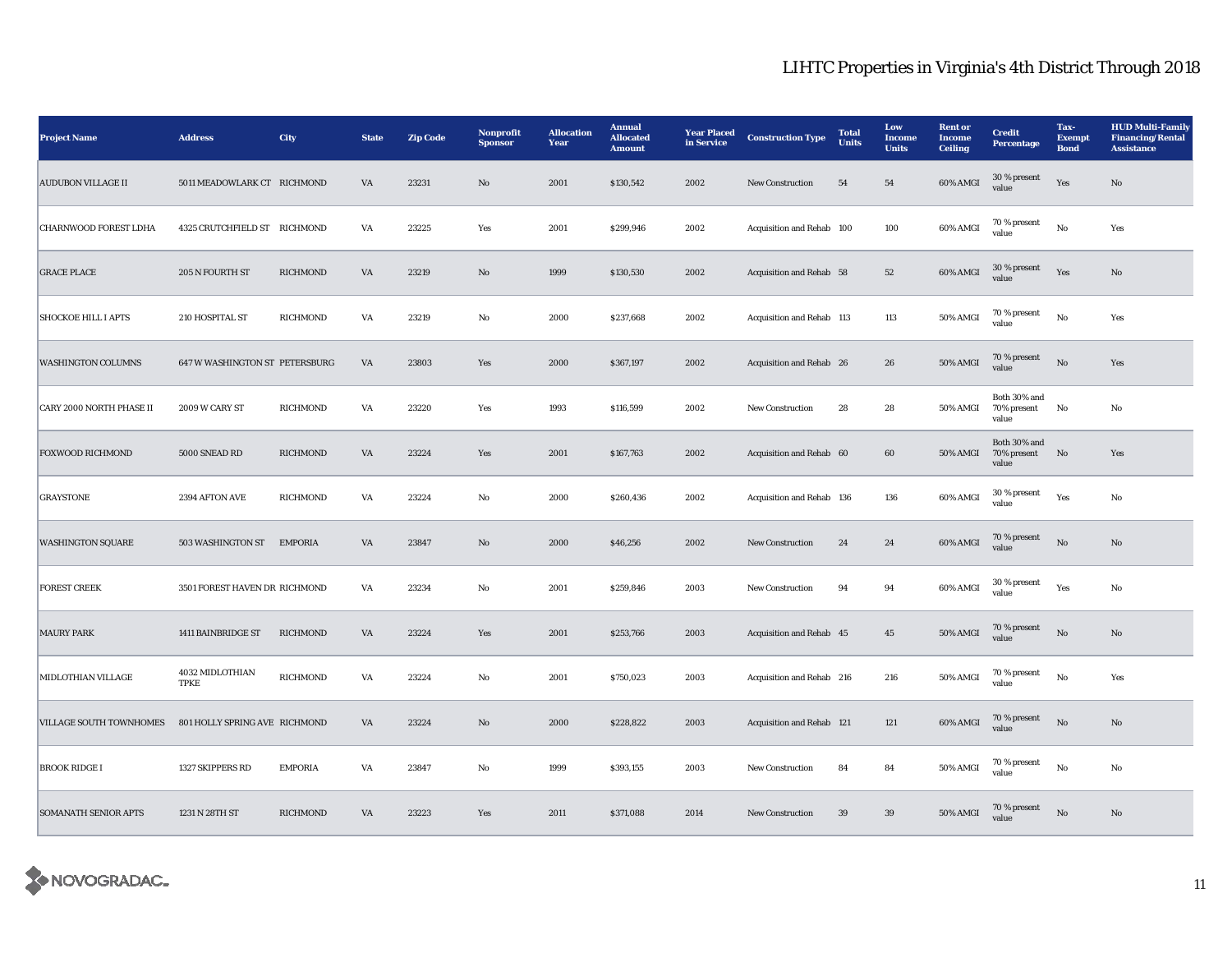| <b>Project Name</b>                         | <b>Address</b>                       | City            | <b>State</b> | <b>Zip Code</b> | Nonprofit<br><b>Sponsor</b> | <b>Allocation</b><br>Year | <b>Annual</b><br><b>Allocated</b><br><b>Amount</b> | <b>Year Placed</b><br>in Service | <b>Construction Type</b>  | <b>Total</b><br><b>Units</b> | Low<br><b>Income</b><br><b>Units</b> | <b>Rent</b> or<br>Income<br><b>Ceiling</b> | <b>Credit</b><br>Percentage | Tax-<br><b>Exempt</b><br><b>Bond</b> | <b>HUD Multi-Family</b><br><b>Financing/Rental</b><br><b>Assistance</b> |
|---------------------------------------------|--------------------------------------|-----------------|--------------|-----------------|-----------------------------|---------------------------|----------------------------------------------------|----------------------------------|---------------------------|------------------------------|--------------------------------------|--------------------------------------------|-----------------------------|--------------------------------------|-------------------------------------------------------------------------|
| <b>TUSCANY TOWNHOMES</b>                    | 3124 SNEAD CT                        | RICHMOND        | VA           | 23224           | No                          | 2013                      | \$262,016                                          | 2014                             | Acquisition and Rehab 132 |                              | 132                                  | 50% AMGI                                   | 30 % present<br>value       | Yes                                  | No                                                                      |
| <b>BELLE SUMMIT</b>                         | 600 COWARDIN<br><b>AVENUE</b>        | RICHMOND        | VA           | 23224           | Yes                         | 2012                      | \$621,682                                          | 2015                             | <b>New Construction</b>   | 50                           | 50                                   | 60% AMGI                                   | 70 % present<br>value       | $\mathbf{N}\mathbf{o}$               | No                                                                      |
| <b>BETTIE S. DAVIS VILLAGE</b>              | 100 DOVER COURT                      | <b>SUFFOLK</b>  | VA           | 23434-4865      | Yes                         | 2013                      | \$122,289                                          | 2015                             | Acquisition and Rehab 60  |                              | 60                                   | 60% AMGI                                   | 30 % present<br>value       | Yes                                  | Yes                                                                     |
| <b>HIGHLAND GROVE I</b>                     | 1100 DOVE STREET                     | <b>RICHMOND</b> | VA           | 23222           | No                          | 2011                      | \$1,321,151                                        | 2015                             | New Construction          | 80                           | ${\bf 80}$                           | 60% AMGI                                   | 70 % present<br>value       | No                                   | No                                                                      |
| MILLER LOFTS                                | 500 STOCKTON STREET RICHMOND         |                 | VA           | 23224           | No                          | 2013                      | \$837,394                                          | 2015                             | <b>New Construction</b>   | 197                          | 197                                  | 60% AMGI                                   | $30$ % present<br>value     | Yes                                  | No                                                                      |
| PUDDLEDOCK PLACE                            | 4270 ANNE TERRACE PRINCE GEORGE VA   |                 |              | 23875           | Yes                         | 2012                      | \$782,608                                          | 2015                             | New Construction          | 84                           | ${\bf 84}$                           | 60% AMGI                                   | 70 % present<br>value       | $_{\rm No}$                          | No                                                                      |
| PUDDLEDOCK PLACE II                         | 950 DENMARK SQUARE PRINCE GEORGE VA  |                 |              | 23875           | Yes                         | 2013                      | \$647,827                                          | 2015                             | <b>New Construction</b>   | 72                           | 72                                   | 60% AMGI                                   | 70 % present<br>value       | $_{\rm No}$                          | No                                                                      |
| <b>CARY WEST</b>                            | 22 S. MEADOW STREET RICHMOND         |                 | VA           | 23220           | Yes                         | 2014                      | \$243,463                                          | 2016                             | Acquisition and Rehab 47  |                              | 47                                   | 50% AMGI                                   | 70 % present<br>value       | $\mathbf{N}\mathbf{o}$               | No                                                                      |
| <b>LIBERTY POINTE</b>                       | 3061 PINETREE DRIVE PETERSBURG       |                 | VA           | 23803           | Yes                         | 2013                      | \$600,903                                          | 2016                             | <b>New Construction</b>   | 48                           | 48                                   | 50% AMGI                                   | 70 % present<br>value       | No                                   | No                                                                      |
| <b>STUDIOS II</b>                           | 5409 HULL STREET<br>ROAD             | RICHMOND        | VA           | 23224           | Yes                         | 2013                      | \$344,214                                          | 2016                             | Acquisition and Rehab 40  |                              | 39                                   | 50% AMGI                                   | 70 % present<br>value       | No                                   | Yes                                                                     |
| <b>SUMMIT</b>                               | <b>LANGSTON PARK</b><br><b>DRIVE</b> | HOPEWELL        | VA           | 23860           | Yes                         | 2013                      | \$679,245                                          | 2016                             | <b>New Construction</b>   | 56                           | 56                                   | 50% AMGI                                   | 70 % present<br>value       | $_{\rm No}$                          | Yes                                                                     |
| <b>SURRY VILLAGE II</b>                     | 82 SURRY VILLAGE DR SPRING GROVE     |                 | VA           | 23881           | Yes                         | 2013                      | \$186,679                                          | 2016                             | Acquisition and Rehab 32  |                              | $32\,$                               | 50% AMGI                                   | $70\,\%$ present<br>value   | $\mathbf{N}\mathbf{o}$               | No                                                                      |
| <b>TOWNHOMES AT WARWICK</b><br><b>PLACE</b> | 6220 OLD WARWICK<br><b>ROAD</b>      | RICHMOND        | VA           | 23224           | Yes                         | 2013                      | \$365,037                                          | 2016                             | <b>New Construction</b>   | 40                           | 40                                   | 60% AMGI                                   | 70 % present<br>value       | $_{\rm No}$                          | No                                                                      |
| <b>CAVALIER SENIOR</b>                      | 100 CAVALIER DRIVE                   | PETERSBURG      | VA           | 23805           | Yes                         | 2014                      | \$809,094                                          | 2017                             | <b>New Construction</b>   | 80                           | 80                                   | 60% AMGI                                   | 70 % present<br>value       |                                      | $\mathbf{N}\mathbf{o}$                                                  |
| HATCHER TOBACCO FLATS                       | 101 WEST COMMERCE<br>ROAD            | <b>RICHMOND</b> | VA           | 23224           | No                          | 2012                      | \$1,208,793                                        | 2017                             | <b>New Construction</b>   | 152                          | 150                                  | 50% AMGI                                   | 70 % present<br>value       |                                      | No                                                                      |